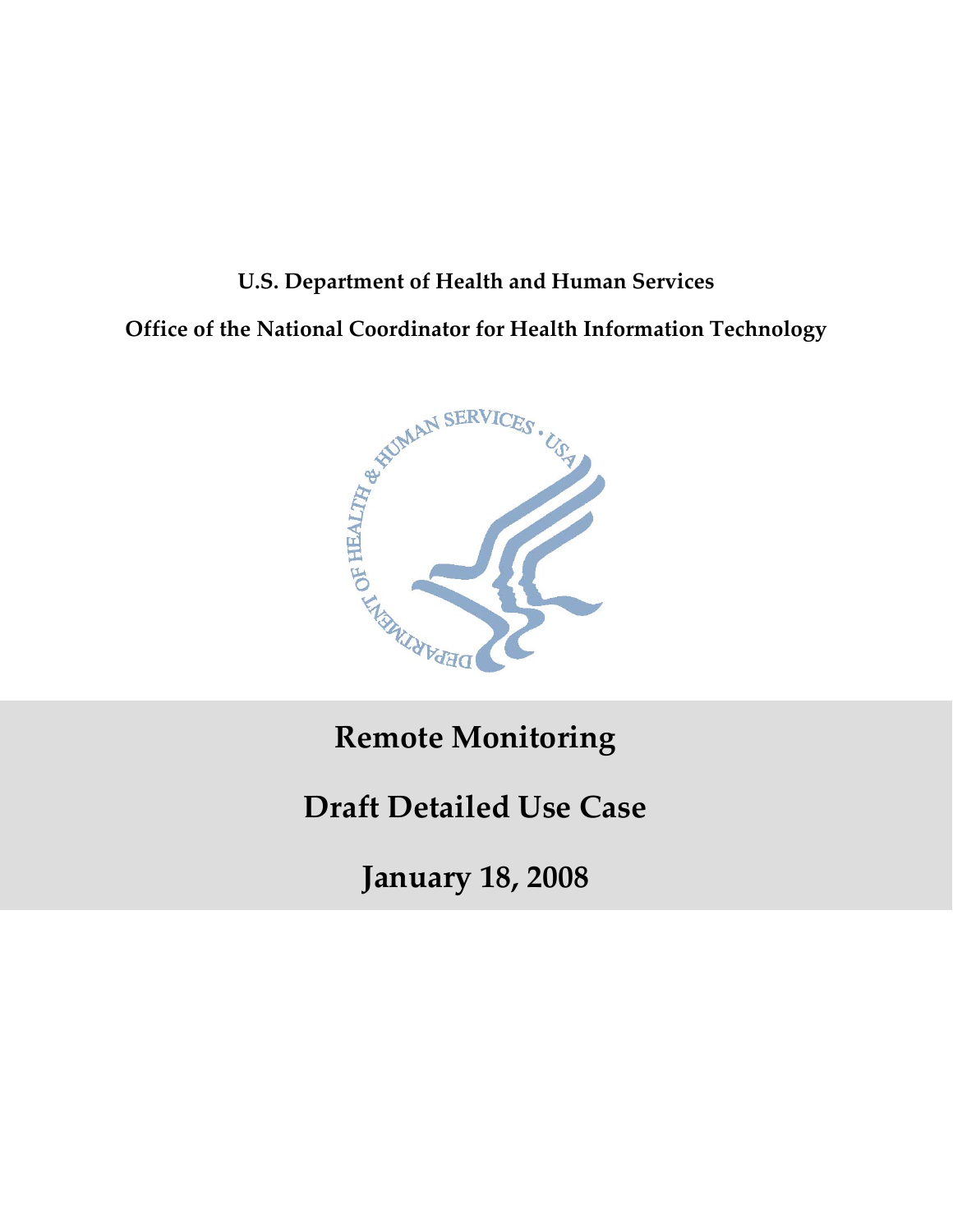

# **Table of Contents**

| 1.0 |  |
|-----|--|
| 2.0 |  |
| 3.0 |  |
| 4.0 |  |
| 5.0 |  |
| 6.0 |  |
| 7.0 |  |
| 8.0 |  |
| 9.0 |  |
|     |  |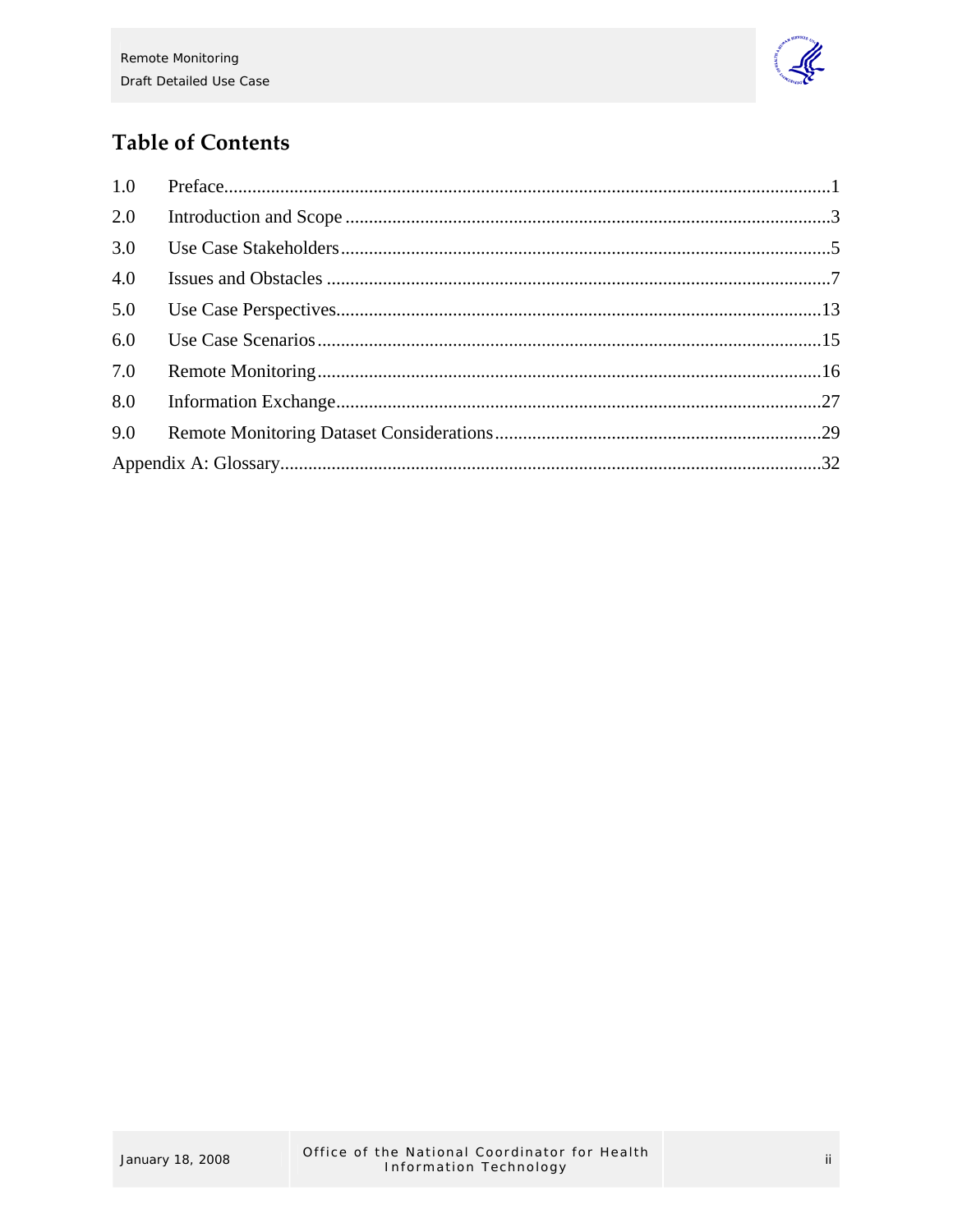

# **List of Figures**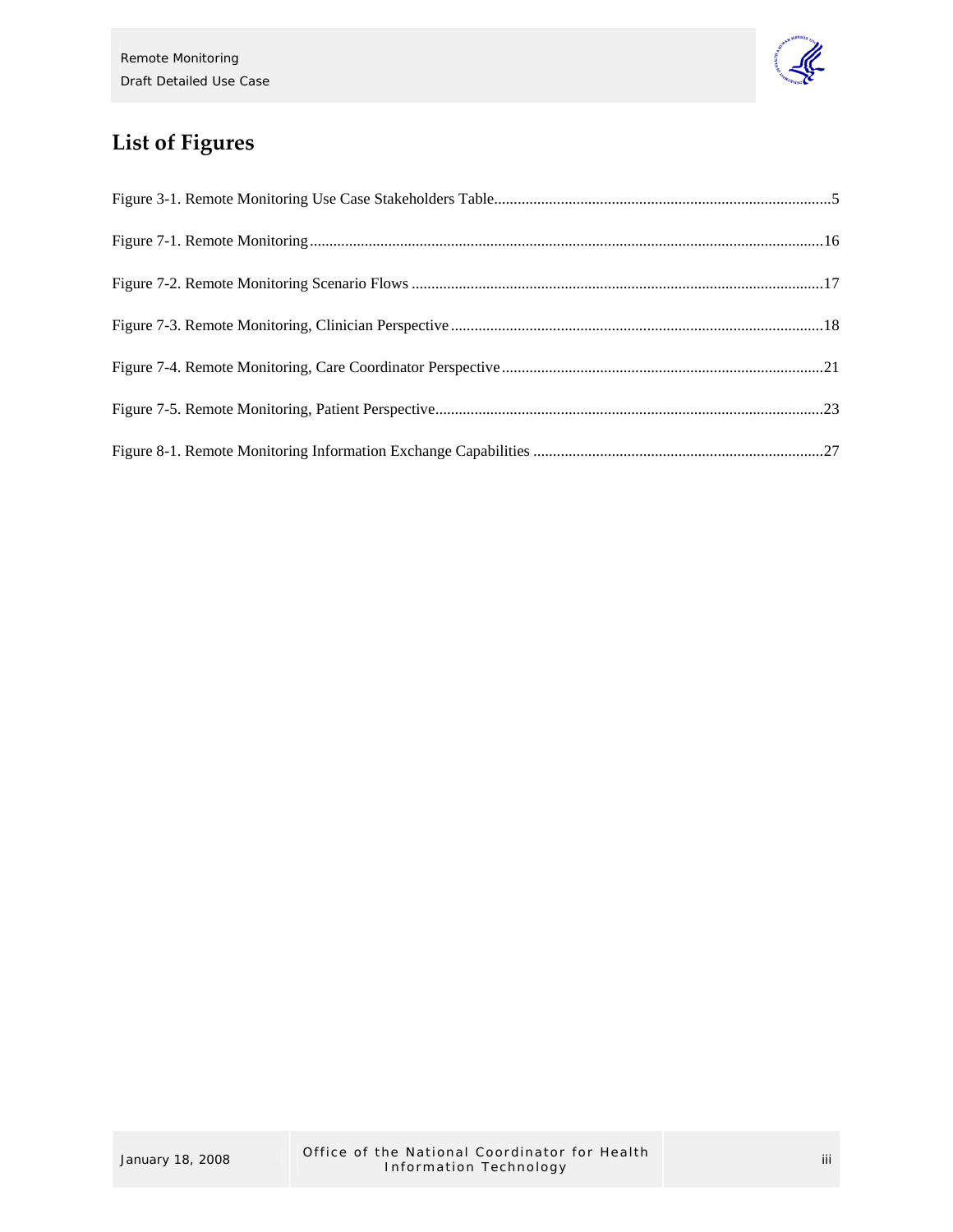

### <span id="page-3-0"></span>**1.0 Preface**

Use cases developed for the American Health Information Community (AHIC) are based on the priorities expressed by the AHIC, which include needs expressed by the AHIC Workgroups. These high-level use cases focus on the needs of many individuals, organizations, and systems rather than the development of a specific software system. The use cases describe involved stakeholders, information flows, issues, and system needs that apply to the multiple participants in these arenas.

The use cases strive to provide enough detail and context for standards harmonization, certification considerations, architecture specifications and detailed policy discussions to advance the national health information technology (HIT) agenda. These high-level use cases focus, to a significant degree, on the exchange of information between organizations and systems rather than the internal activities of a particular organization or system.

During the January 2007 AHIC meeting, nine priority areas (representing over 200 identified AHIC and AHIC workgroup detailed issues and needs) were discussed and considered. Three of these areas (Consumer Access to Clinical Information, Medication Management, and Quality) were selected for use case development and the final 2007 Detailed Use Cases were published in June, 2007.

The remaining six priority areas from the January 2007 AHIC meeting (Remote Monitoring, Patient-Provider Secure Messaging, Personalized Healthcare, Consultations & Transfers of Care, Public Health Case Reporting, and Immunizations & Response Management) are now being developed into the 2008 Use Cases which will be processed in the national HIT agenda activities in 2008.

The 2008 Use Cases are being developed by the Office of the National Coordinator for Health Information Technology (ONC) with opportunities for review and feedback by interested stakeholders within both the private and public sectors. To facilitate this process, the use cases are being developed in two stages:

- The **Prototype Use Cases** describe the candidate workflows for the use case at a high level, and facilitate initial discussion with stakeholders; and
- The **Detailed Use Cases** document all of the events and actions within the use case at a detailed level.

This document is the Draft Detailed Use Case. Feedback received on the Prototype Use Case has been considered and incorporated where applicable into this document.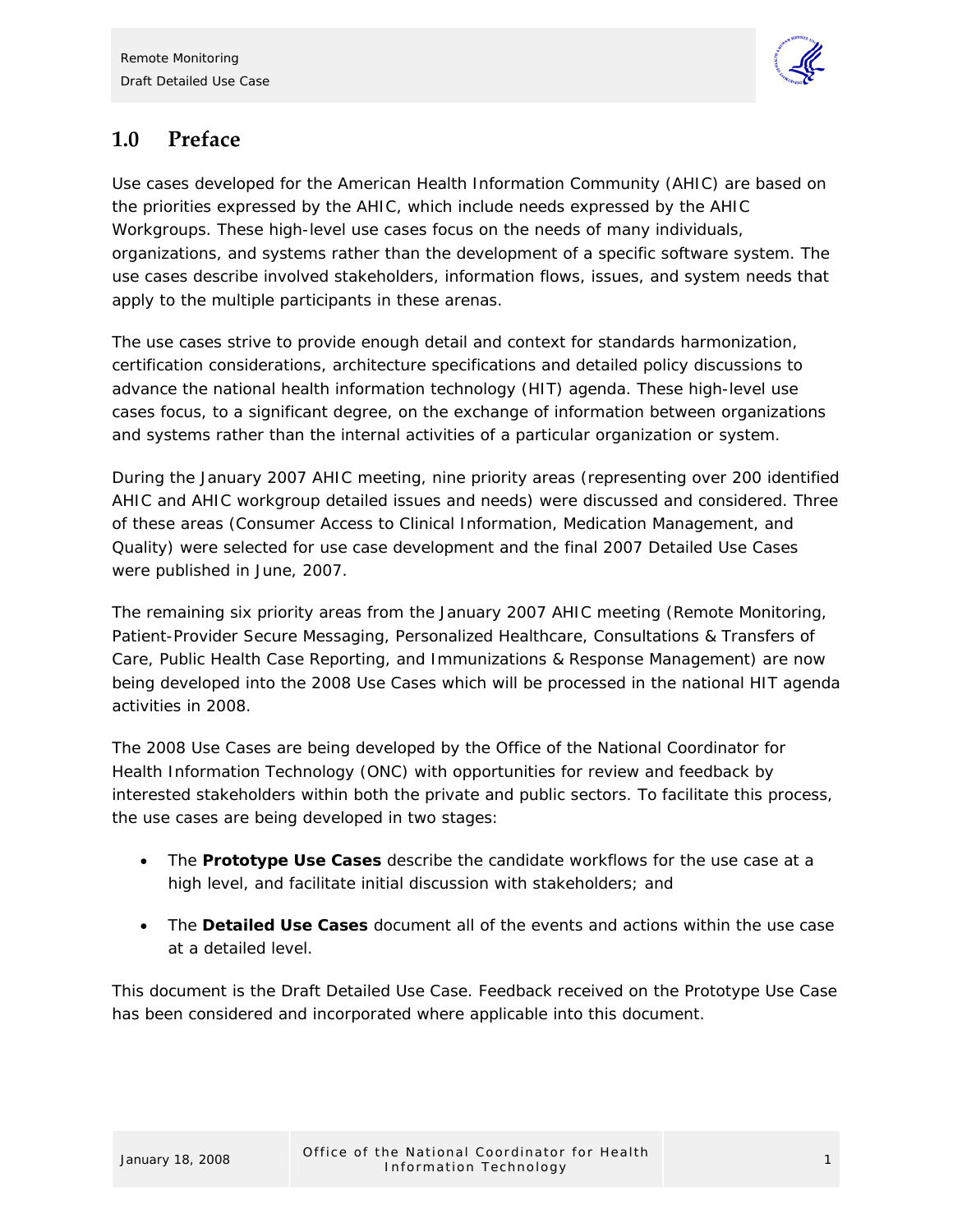

This Draft Detailed Use Case is divided into the following sections:

- Section 2.0, Introduction and Scope, describes the priority needs identified by one or more AHIC workgroups and includes draft decisions made regarding the scope of the use case.
- Section 3.0, Use Case Stakeholders, describes individuals and organizations that participate in activities related to the use case and its components.
- Section 4.0, Issues and Obstacles, describes issues or obstacles which may need to be resolved in order to achieve the capabilities described in the use case.
- Section 5.0, Use Case Perspectives, describes how the use case combines similar roles (or actors) to describe their common needs and activities. The roles are intended to describe functional roles rather than organizations or physical entities.
- Section 6.0, Use Case Scenarios, describes how various perspectives interact and exchange information within the context of a workflow. Use case scenarios provide a context for understanding information needs and are not meant to be prescriptive.
- Section 7.0 provides a greater level of detail for each scenario and includes information flows. Specific events and actions for each perspective and scenario are presented and discussed. These are also not intended to be prescriptive.
- Section 8.0, Information Exchange, describes the role of information exchange in the use case at a high level.
- Section 9.0, Dataset Considerations, identifies specific information opportunities relevant to this use case that may support future standardization and harmonization activities.
- Appendix A, the Glossary, provides draft descriptions of key concepts and terms contained in the draft detailed use case.

Following receipt of feedback from interested stakeholders, ONC will develop a final detailed use case.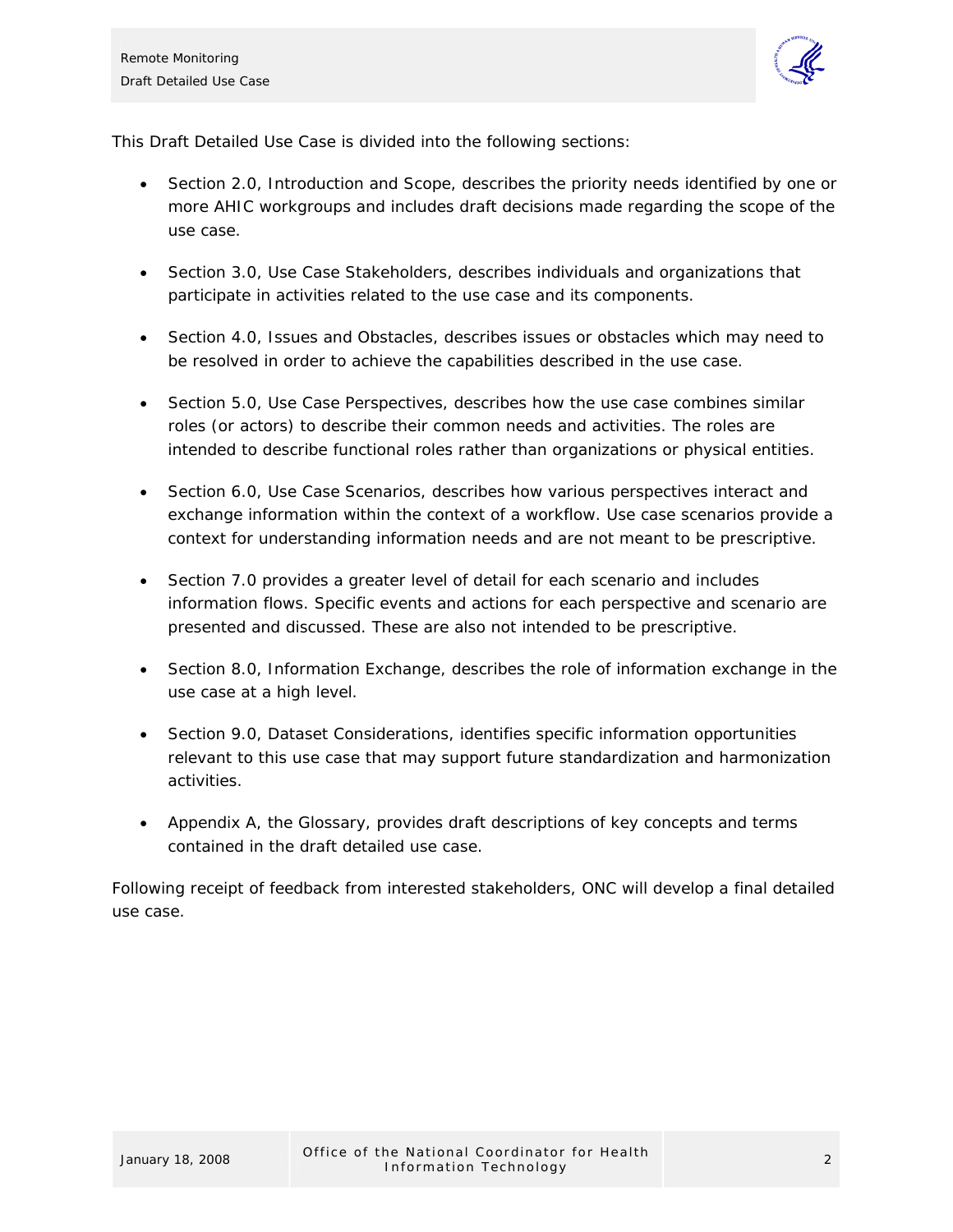

## <span id="page-5-0"></span>**2.0 Introduction and Scope**

In January 2007, the AHIC approved a recommendation to develop a use case addressing remote monitoring. The ability for a clinician to monitor patient information captured remotely, such as physiological, diagnostic, medication tracking, and activities of daily living (ADL) measurements, may be a key enabler for the management of chronic health problems and initial management of new conditions. Remote monitoring may also be a component of maintaining wellness for the aging population. Measurement devices designed for use by the patient or a patient caregiver can communicate measurements to a clinician's electronic health record (EHR) and/or the patient's personal health record (PHR). The Remote Monitoring Detailed Use Case will focus on the communication of interoperable remote monitoring information from applications or devices to the EHR and the PHR.

In specific terms:

- Patients and clinicians may benefit from the ability for the patient to gather and communicate remote monitoring information electronically from measurement devices in a home or other non-clinical setting to a clinician's EHR system and/or to the patient's PHR. Remote monitoring could include, but is not limited to, communication of: physiologic measurements (e.g., weight, blood pressure, heart rate and rhythm, pulse oximetry, glucose, etc.), diagnostic measurements (e.g., transthoracic impedance, etc.) medication tracking device information (e.g., medication pumps, infusion devices, electronic pillboxes, etc.), and activities of daily living measurements (e.g., ADL biosensors, pedometers, sleep actigraphy, etc.).
- Interoperable, user-friendly technologies are needed to enable the flow of information to EHRs and PHRs utilized by clinicians, care coordinators, patients, and family caregivers responsible for their care.

One of the goals of the AHIC is establishing a pathway, based on common data standards, to facilitate the incorporation of interoperable, clinically useful remote monitoring information into EHRs and PHRs to support clinical decision-making and management of patients with chronic conditions. This use case addresses areas for many stakeholders who are active in the development and implementation of EHRs, PHRs, and other remote monitoring tools including those engaged in activities related to standards, interoperability, harmonization, architecture, policy development, and certification.

There are a variety of mechanisms by which the remote monitoring information can be communicated to the EHR or PHR. The most common mechanism is via an information exchange capability provided by a device data intermediary. The device data intermediary serves as the direct interface to extract and store remote monitoring information from the device. The information exchange may provide a mechanism for clinicians and care coordinators (such as case managers, physician office support personnel, clinical call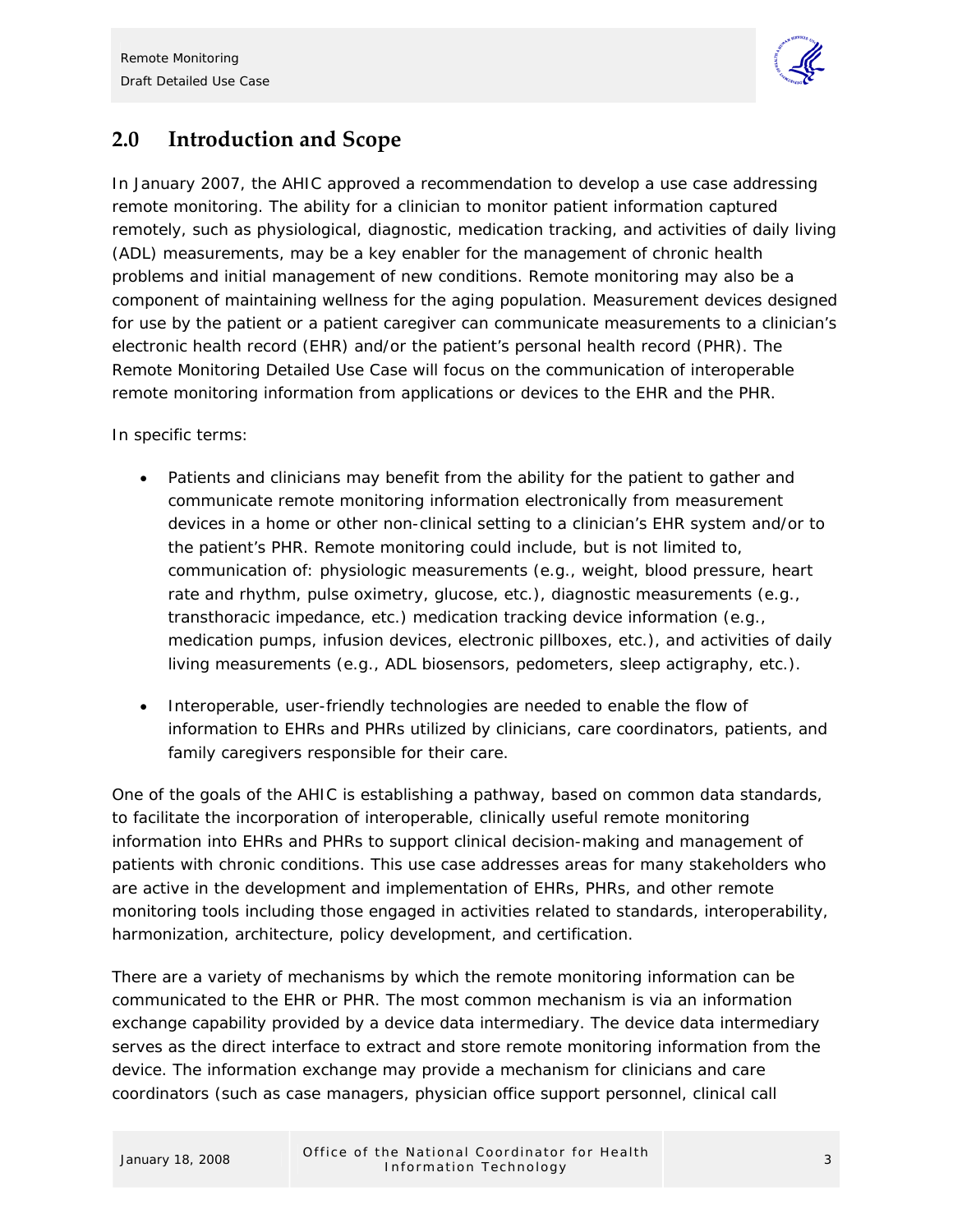

centers, etc.) to access and review remote monitoring information and determine the information to be communicated to the clinician's EHR, or just a mechanism to access data from many individual devices, and transmit them to different EHRs and PHRs. Remote monitoring information may also be communicated to an EHR or PHR via other health information exchange capabilities or health data banks. Lastly, a remote monitoring device may connect directly to an EHR or PHR via a direct device interface, although this method is less prevalent in the market today. The Remote Monitoring Detailed Use Case will focus on the information needs to communicate information to the EHR or PHR specifically, not the communication from the device itself to an information intermediary.

The demands for remote monitoring information at times support needs for care coordinators or other clinical support personnel who can monitor trends in data. Care coordination can include a variety of tasks; some may be more clinical in nature and support the clinician, while others may be more patient-oriented, and provided by caregivers, call centers, and health plan case managers. "Care coordinators" that serve in this role and are likely to need access to detailed measurements, while clinicians preferences may range from access to comprehensive raw data to a summarized dataset, which may include comments and interpretations provided by the care coordinator. Clinicians may also serve as the care coordinator and perform the functions described in this use case in both the clinician and care coordinator roles.

Decision support capabilities may exist within the device itself, information intermediary or exchange, EHR, or PHR. Decision support may be as simple as threshold testing that accesses remote monitoring data and generates alert information. The design of decision support rules that may utilize remote monitoring information are not within the scope of this use case. However, rules may be set and alert information may be communicated as part of the communication of information to the EHR or PHR.

This use case assumes the developing presence of electronic systems such as EHRs, PHRs, information intermediaries, and other local or Web-based solutions supporting patients and clinicians, while recognizing the issues and obstacles associated with these assumptions.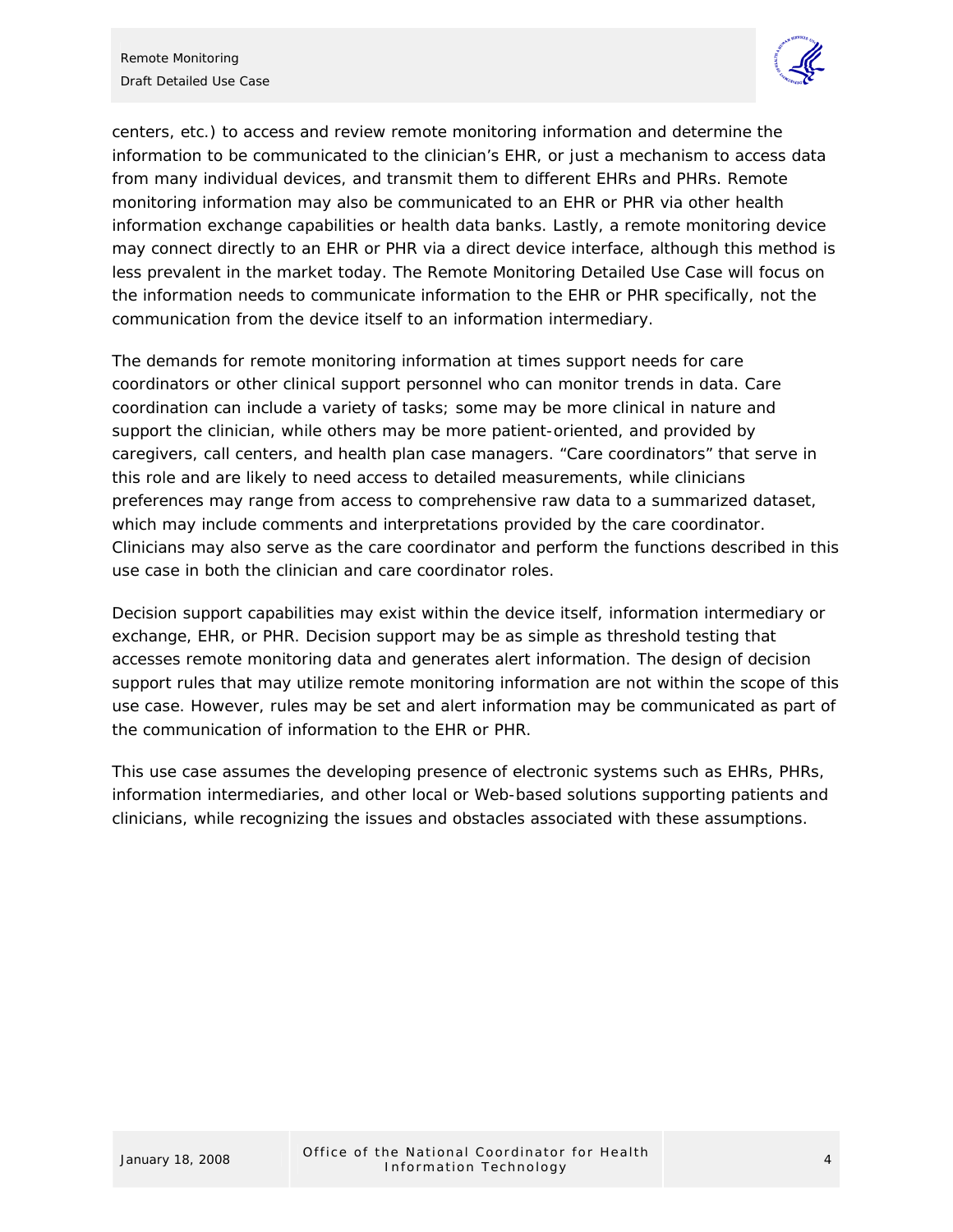

# <span id="page-7-0"></span>**3.0 Use Case Stakeholders**

| <b>Stakeholder</b>                                                                                         | <b>Contextual Description</b>                                                                                                                                                                                                                                                                                                                                                                                                                                                                                                                                                                          |
|------------------------------------------------------------------------------------------------------------|--------------------------------------------------------------------------------------------------------------------------------------------------------------------------------------------------------------------------------------------------------------------------------------------------------------------------------------------------------------------------------------------------------------------------------------------------------------------------------------------------------------------------------------------------------------------------------------------------------|
| <b>Care Coordinators</b>                                                                                   | Individuals who support clinicians in the management of health and disease<br>conditions. These can include case managers and others.                                                                                                                                                                                                                                                                                                                                                                                                                                                                  |
| <b>Clinical Support Staff</b>                                                                              | Individuals who support the workflow of clinicians.                                                                                                                                                                                                                                                                                                                                                                                                                                                                                                                                                    |
| <b>Clinicians</b>                                                                                          | Healthcare providers with patient care responsibilities, including physicians,<br>advanced practice nurses, physician assistants, nurses, and other credentialed<br>personnel involved in treating patients.                                                                                                                                                                                                                                                                                                                                                                                           |
| <b>Consumers</b>                                                                                           | Members of the public that include patients as well as caregivers, patient<br>advocates, surrogates, family members, and other parties who may be acting for,<br>or in support of, a patient receiving or potentially receiving healthcare services.                                                                                                                                                                                                                                                                                                                                                   |
| <b>Decision Support Tool</b><br><b>Providers</b>                                                           | Organizations that provide tools to aid in the understanding and treatment of<br>health and disease conditions. These tools encompass a wide range of capabilities<br>that may be useful and available to patients, consumers, clinicians, and other<br>health professionals.                                                                                                                                                                                                                                                                                                                          |
| <b>Device Data Intermediary</b><br><b>Providers</b>                                                        | Organizations that provide a direct device interface to obtain, store, and/or view<br>measurement data from remote devices.                                                                                                                                                                                                                                                                                                                                                                                                                                                                            |
| <b>Electronic Health Record</b><br><b>Service Providers</b>                                                | Organizations which assist in providing EHR capabilities to consumers. These<br>capabilities may include providing services using information which is<br>gathered/stored from a separate organization. Organizations that provide these<br>capabilities may include: vendors, healthcare providers, health data banks,<br>healthcare payors, etc.                                                                                                                                                                                                                                                     |
| Geographic Health<br><b>Information</b><br>Exchange/Regional<br><b>Health Information</b><br>Organizations | A multi-stakeholder entity, which may be a free-standing organization (i.e.,<br>hospital, healthcare system, partnership organization, etc.) that supports health<br>information exchange and enables the movement of health-related data within<br>state, local, territorial, or jurisdictional participant groups. Activities supporting<br>health information exchanges may also be provided by entities that are separate<br>from geographic health information exchanges/Regional Health Information<br>Organizations including integrated delivery networks, health record banks, and<br>others. |

### **Figure 3‐1. Remote Monitoring Use Case Stakeholders Table**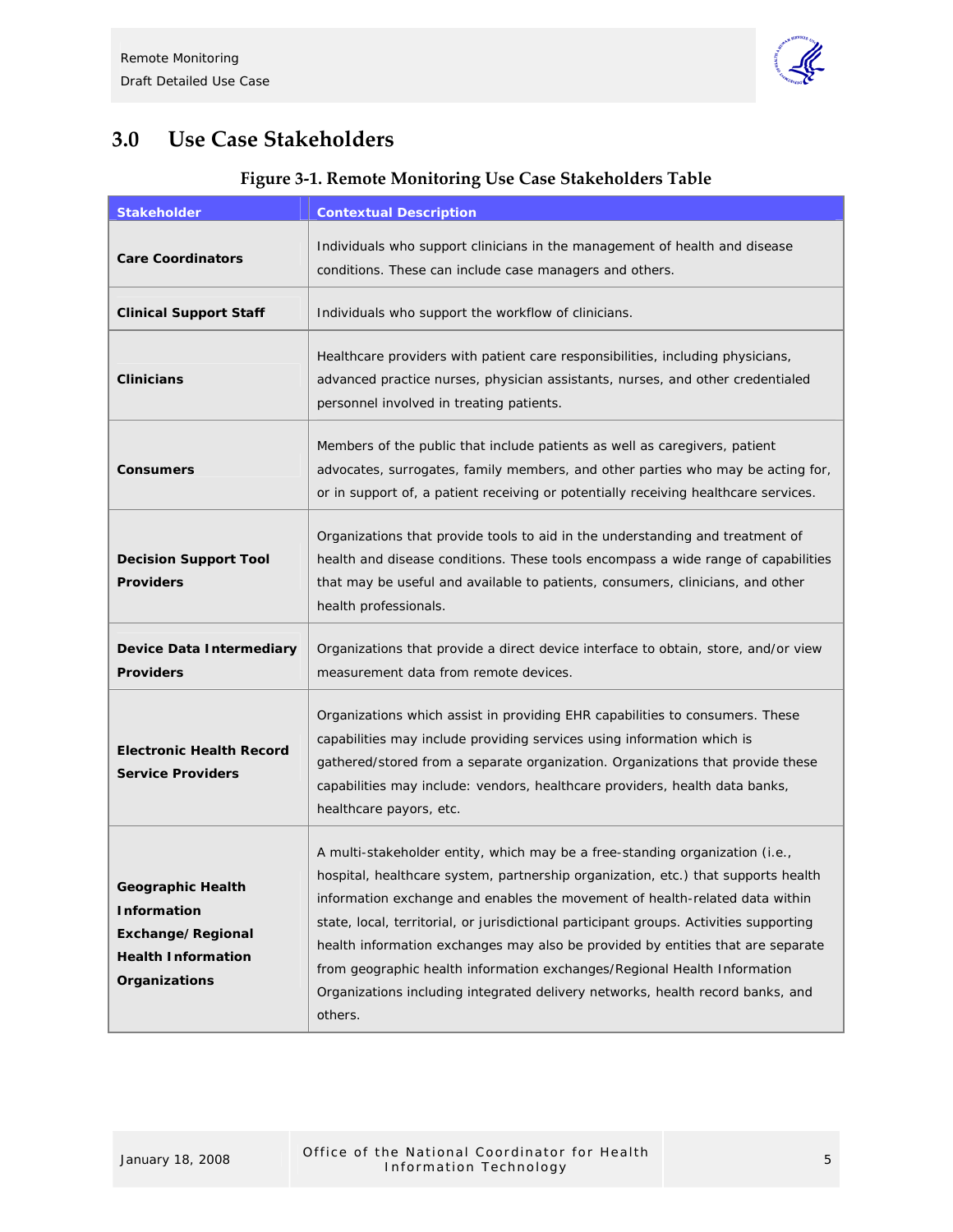

| <b>Stakeholder</b>                                        | <b>Contextual Description</b>                                                                                                                                                                                                                                                                                                                                                                                                                 |
|-----------------------------------------------------------|-----------------------------------------------------------------------------------------------------------------------------------------------------------------------------------------------------------------------------------------------------------------------------------------------------------------------------------------------------------------------------------------------------------------------------------------------|
| <b>Health Record Banks</b>                                | Entities/mechanisms for holding an individual's lifetime health records. This<br>information may be personally controlled and may reside in various settings such<br>as hospitals, doctor's offices, clinics, etc.                                                                                                                                                                                                                            |
| <b>Health Researchers</b>                                 | Organizations or individuals who use health information to conduct research.                                                                                                                                                                                                                                                                                                                                                                  |
| <b>Healthcare Entities</b>                                | Organizations that are engaged in or support the delivery of healthcare. These<br>organizations could include hospitals, ambulatory clinics, long-term care facilities,<br>community-based healthcare organizations, employers/occupational health<br>programs, school health programs, dental clinics, psychology clinics, care delivery<br>organizations, pharmacies, and other healthcare facilities.                                      |
| <b>Healthcare Payors</b>                                  | Insurers, including health plans, self-insured employer plans, and third party<br>administrators, providing healthcare benefits to enrolled members and<br>reimbursing provider organizations. As part of this role, they provide information<br>on eligibility and coverage for individual consumers, as well as claims-based<br>information on consumer medication history. Case management or disease<br>management may also be supported. |
| <b>Medical Device</b><br>Manufacturers/Suppliers          | Organizations that design, build, sell, or support the use of medical devices by<br>consumers to support their health needs with coordinated assistance from clinical<br>and other health support personnel.                                                                                                                                                                                                                                  |
| Patient                                                   | Members of the public who receive healthcare services. For hospice providers, the<br>patient and family are considered a single unit of care. Synonyms used by various<br>health care fields include client, resident, customer, patient and family unit,<br>consumer and health care consumer.                                                                                                                                               |
| <b>Personal Health Record</b><br><b>Service Providers</b> | Organizations which assist in providing PHR capabilities to consumers.<br>Organizations that provide these capabilities may include: vendors, healthcare<br>providers, health data banks, healthcare payors, referral management providers,<br>etc.                                                                                                                                                                                           |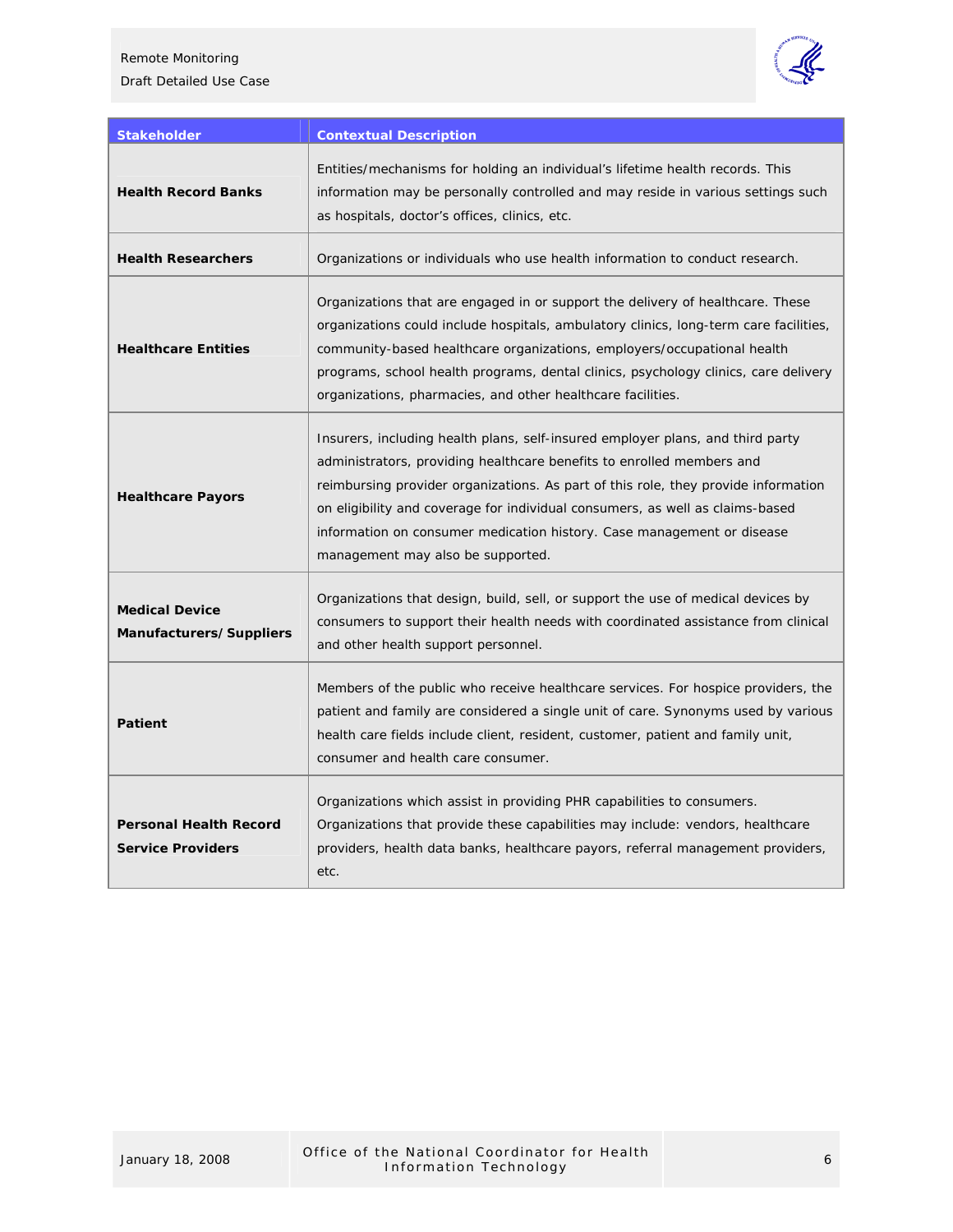

## <span id="page-9-0"></span>**4.0 Issues and Obstacles**

Realizing the full benefits of HIT is dependent on overcoming a number of issues and obstacles in today's environment. Inherent is the premise that some of these issues and obstacles will be cross-cutting and therefore shown in all use cases, while others are unique to this specific use case.

Issues and Obstacles which are applicable across use cases appear below in problem and consequence form:

- **Confidentiality, privacy, and security:** 
	- o Consumers may require privacy controls for personal health information that govern how patient data is accessed, viewed, and communicated. Privacy controls and the means of restricting data access, which are available for paper-based records, are not currently available for electronic records.
		- Without permissions and controls, consumer participation in the act of electronic health information exchange may be limited.
	- o There are regulations concerning the storage, transmission, or destruction of electronic health information. These regulations are inconsistent across federal, state, and local jurisdictions.
		- Without consistent standards, the viewing, accessing, or transmitting of electronic health information may be inhibited.
- **Information integrity, interoperability, and exchange:** 
	- o Incomplete, inaccurate, or proprietarily-formatted information prevents efficient exchange or utilization of electronic health information.
		- Without data standards that promote compatibility and interoperability, longitudinal patient medical records may be incomplete or of questionable integrity.

### • **EHR and HIT adoption:**

o The processes identified in the use cases rely upon successful integration of EHRs into clinical activities. Because this integration may not align with current workflow and may require additional upfront costs, it may not be widely pursued or implemented.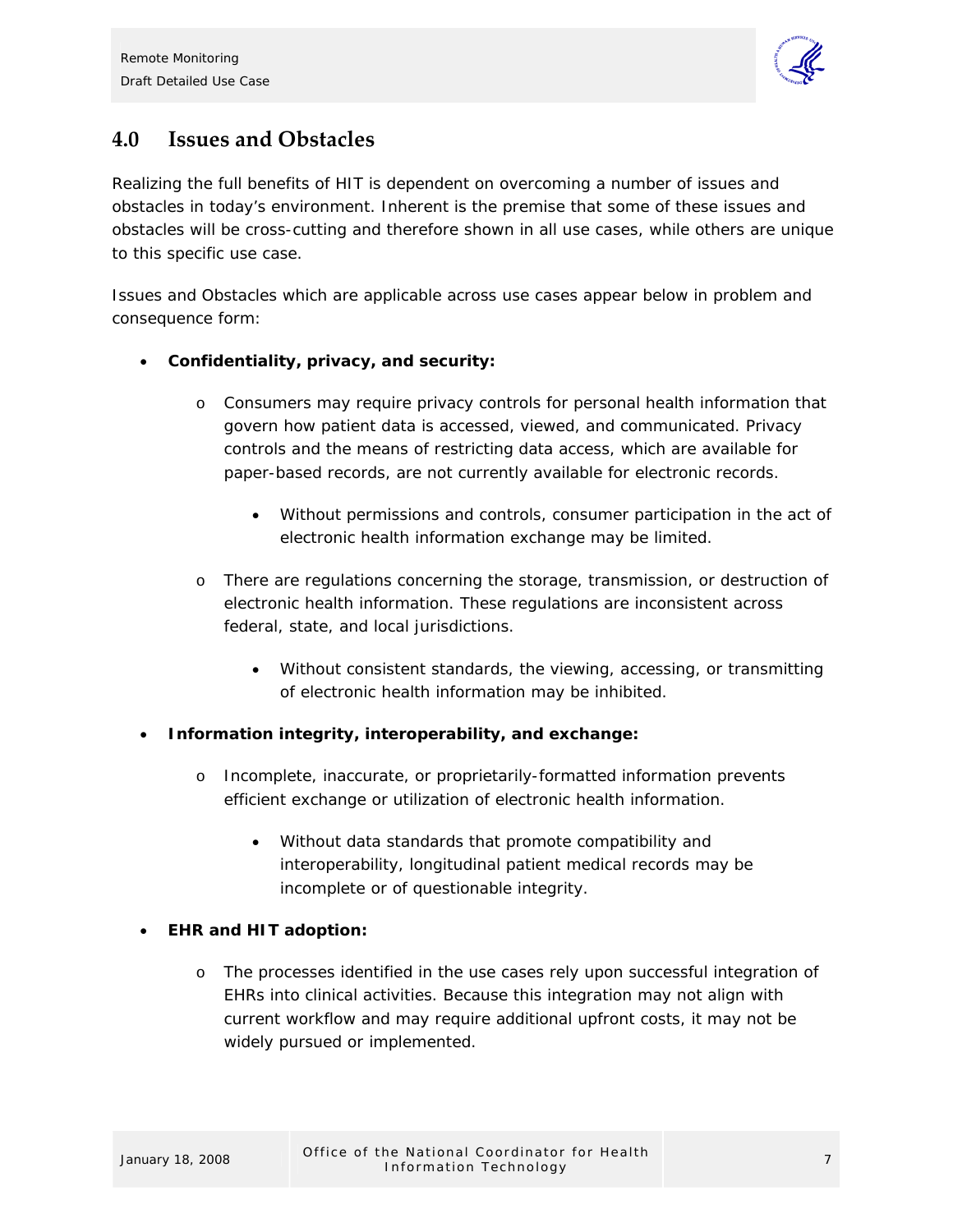

• Low adoption of HIT, particularly within rural areas and long-term care settings, may create disparate service levels and may adversely affect healthcare for these populations.

#### • **Lack of business model and infrastructure:**

- o Financial incentives are not currently sufficient to promote the business practices necessary for sustainable HIT.
	- If sufficient reimbursement policies and other financial incentives are not established, HIT adoption may be difficult or unsustainable.
- o Activities involving health information exchange will require additional technical infrastructure, functionality, and robustness, beyond what is currently available.
	- Unless the requisite infrastructure for health information exchange capabilities is established, improved upon, and sustained, these capabilities may have limited success and provide few benefits.

#### • **Clinical Decision Support:**

- o The capabilities, requirements, and standards needed for consistent development and implementation of Clinical Decision Support have not been identified.
	- The utility and benefits of Clinical Decision Support cannot be fully realized without the development of workflows and standards demonstrating benefits for consumers, patients, and providers.

In addition to the cross-cutting issues and obstacles described above, several other issues or obstacles exist that are specific to this use case.

### • **Confidentiality, privacy, and security:**

- o Along with allowing consumers to control who can access their personally controlled health information, the consumer needs to be able to control the specific information that can be accessed. This control is not widely implemented today.
	- Patients may be reluctant to make remote monitoring information accessible to clinicians and care coordinators unless they have adequate assurance that their concerns about confidentiality, privacy and security have been addressed. Patients will want confidentiality,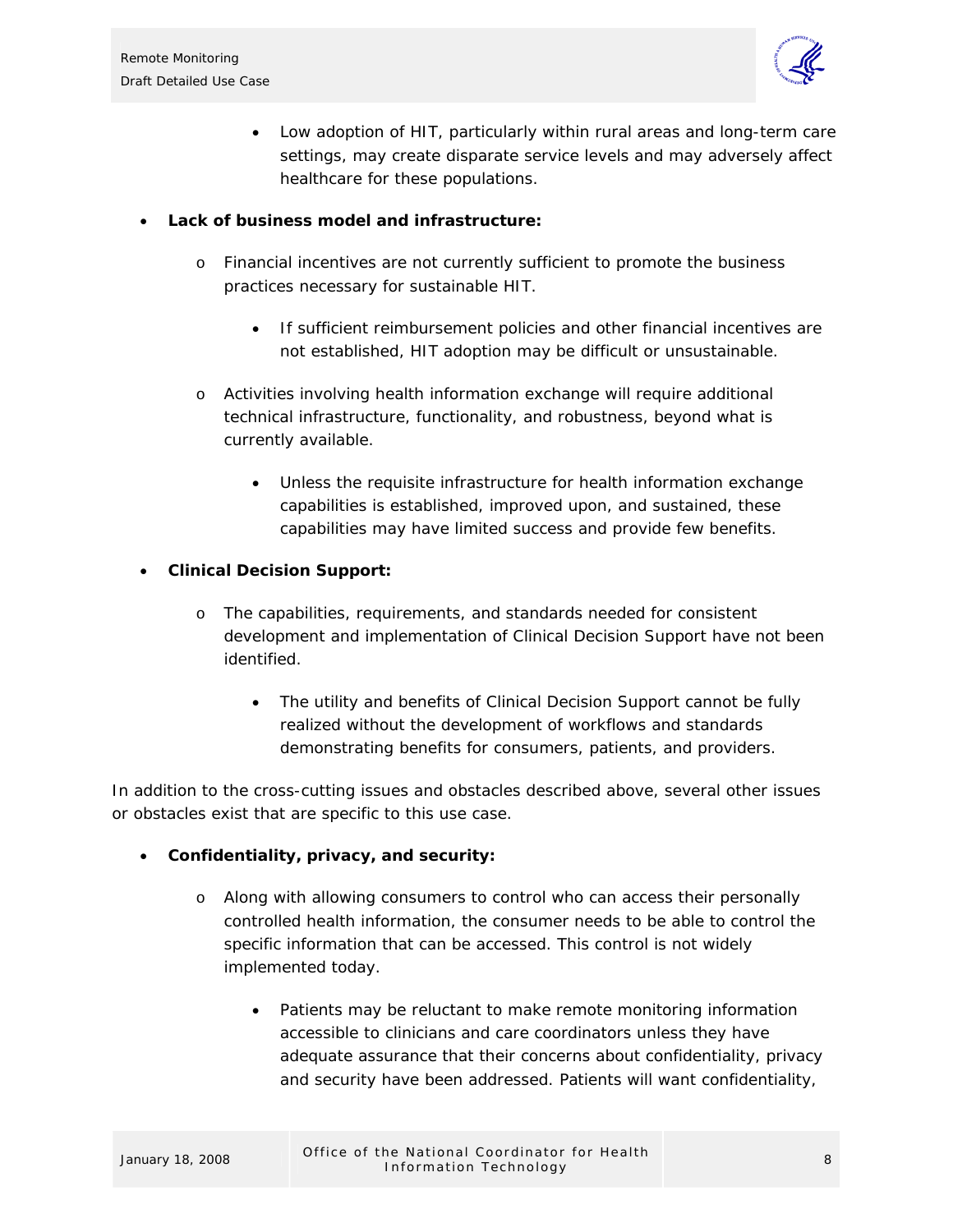Remote Monitoring Draft Detailed Use Case



access control and information describing who has had access to their information.

- o Remote monitoring information could be utilized by EHRs and other applications for secondary uses such as research and device safety and recall needs. The use of information for secondary use must be adequately controlled and managed. Standards for these secondary uses do not exist.
	- Without consistent standards, secondary uses of remote monitoring information may be limited and patient privacy could be compromised.
- **Lack of business model and infrastructure:** 
	- o The development of a clear business case for cost-savings or quality improvement has not been established, as a number of pilot tests are currently being conducted in the market to evaluate the impact of remote monitoring on improved health outcomes and costs.
		- If a business case or quality improvement impacts are not established, remote monitoring adoption may be difficult or unsustainable.
	- o All payor programs do not currently reimburse for the purchase, operation, and maintenance of remote monitoring devices for clinician-ordered remote monitoring. Some payors have setup payor-based disease management programs that provide remote monitoring devices and care managers. Health care clinicians may not be reimbursed for time spent with (and expertise provided to) patients to support the remote monitoring of their conditions outside of the office setting.
		- If reimbursement policies and other financial incentives are not established, remote monitoring adoption may be difficult or unsustainable.

### • **Data validation, verification, and reliability**

- o As remote monitoring takes place without direct supervision, there is a greater potential risk for self-diagnosis or improper response to monitoring data.
	- Information types generated by remote monitoring devices must be adequately understood by all parties involved in their use including patients, patient surrogates, clinicians, and care coordinators.
- o Mechanisms do not currently exist to ensure that the information transmitted is reliable, accurate, and representative of the appropriate patient. Providing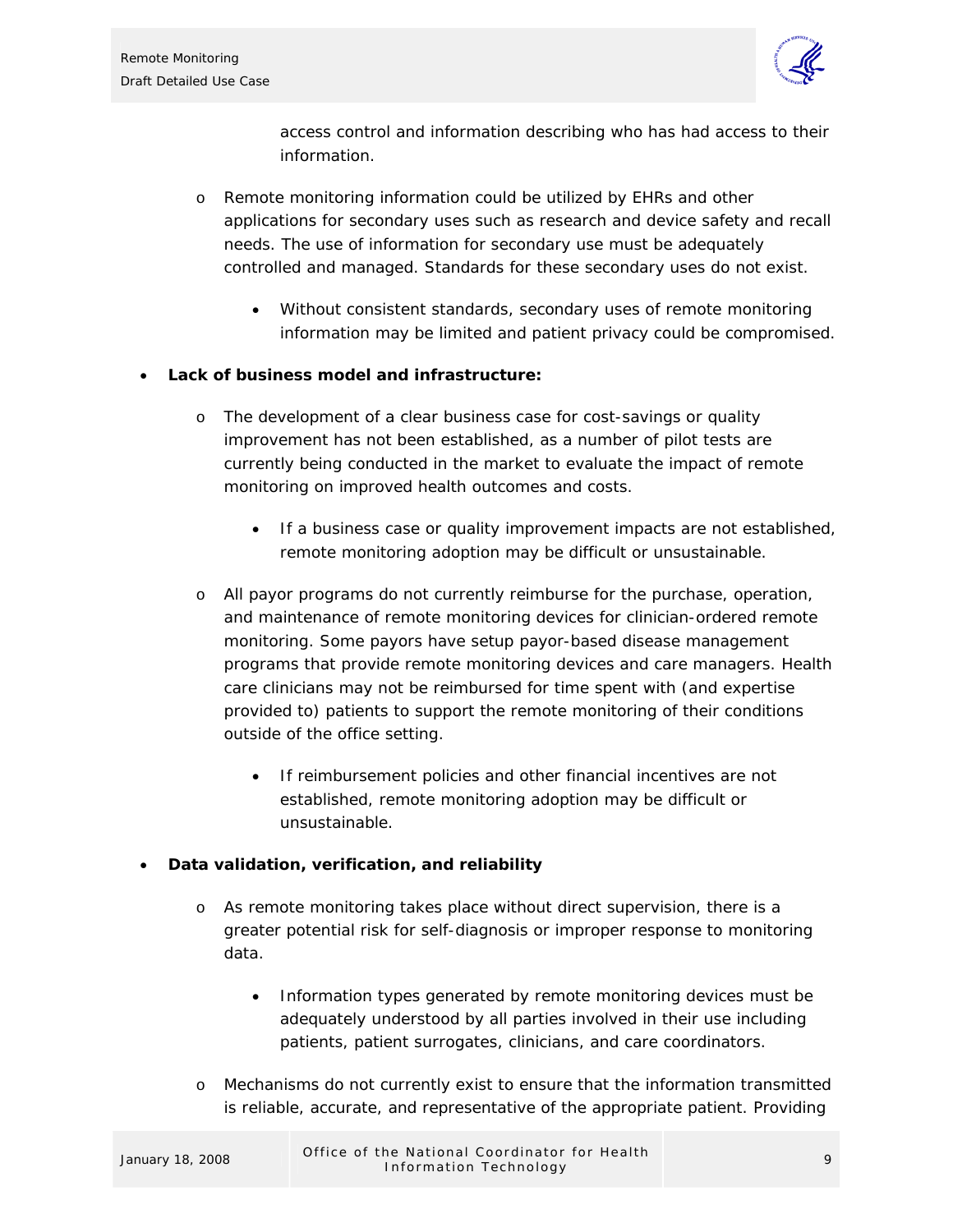

adequate safeguards to protect the data during information exchange activities is another dimension of this need.

- Clinicians may be reluctant to access remote monitoring information unless they have adequate assurance that the data is valid, accurate, and reliable.
- o There should be mechanisms for a clinician and/or care coordinator to determine the source of the data (e.g. device-generated vs. patient-entered data).
	- Clinicians may have preferences regarding acceptance or review of device-generated information due to potential reliability issues associated with patient-entered data.
- o Clinicians will want remote monitoring information to be for the right patient, right device, right date/time, and the right/accurate measurement. The device, patient, and provider's identity should be registered and verified before remote monitoring information is acted upon.
	- Without mechanisms to ensure that remote monitoring information is accurate and contains minimal device, calibration, and transmission errors, market adoption of remote monitoring by clinicians may be limited.

### • **Remote monitoring data standardization**

- o Currently, a standardized nomenclature for describing devices and data has not been established.
	- Data outputs from devices must also be standardized so widespread use of devices and their data streams is possible with minimal customization of supporting systems.
- o Standards development efforts are needed to develop uniform mechanisms to communicate remote monitoring information. Remote monitoring information from various manufacturers and exchanges need to utilize interoperable data, including the same units of measure to prevent inaccurate or conflicting clinical results.
	- Without standardization of remote monitoring information such as units of measure, adoption of remote monitoring may be segmented among technology providers (brands) and thus overall adoption may be limited.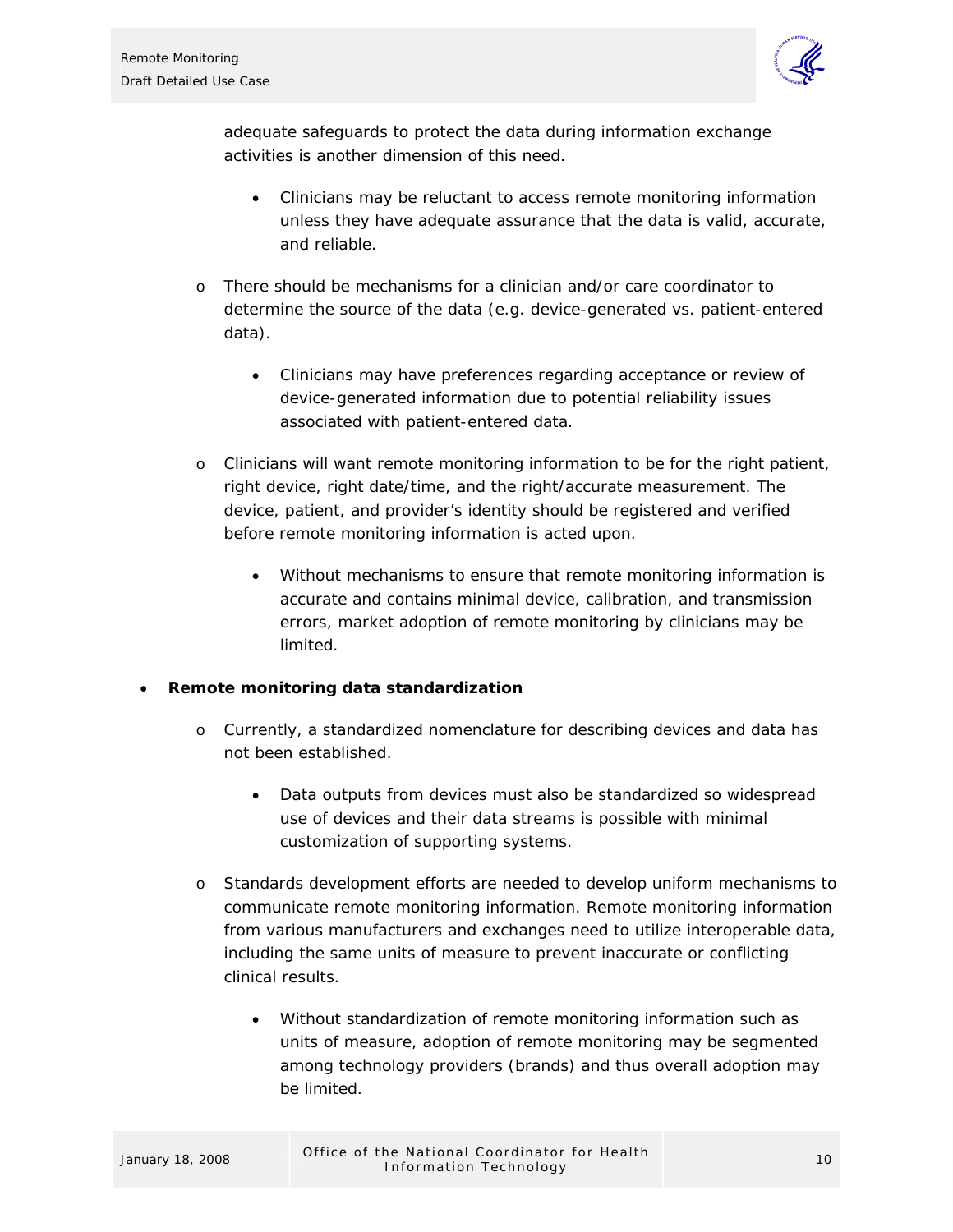

- o Remote monitoring information may need to adhere to medical device reporting requirements requiring the ability of the device and information intermediaries to communicate device identification information to the provider/caregiver for complete disclosure.
	- Without standardization of device identification, the ability to adhere to medical device reporting requirements may be limited.
- o Although EHRs and PHRs may be available, a standardized interface for remote monitoring technology is not.
	- A standardized remote monitoring interface with determinations regarding the detail, structure, and quantity of patient information to be stored may not exist with EHRs and PHRs, limiting widespread adoption.

### • **Patient/Consumer Education and Support**

- o Patients and family caregivers may require assistance and education in learning how to utilize and calibrate the device to obtain accurate measurements. Assistance or support may also be required subsequent to initial setup at other times during the remote monitoring.
	- Without adequate education and support, remote monitoring information received by clinicians and care coordinators may not be accurate and quality of care may be impacted.
- o Patients, family caregivers, and patient surrogates may require assistance in the registration and setup process to determine the appropriate authentication and authorization controls, identify the authorized recipients of monitoring data, and configuring device connectivity.
	- Inadequate training or assistance may prevent the transmission of remote monitoring information to EHRs and PHRs and limit widespread use and adoption.

### • **Medical practice and state laws**

- o Wide-spread remote monitoring may require analysis and change to existing laws and regulations related to treating/monitoring patients and use of remote assessment information despite the clinician's physical location and scope of practice.
	- Medical practice may be inhibited by additional administrative burden and legal concerns regarding clinician responsibility for remote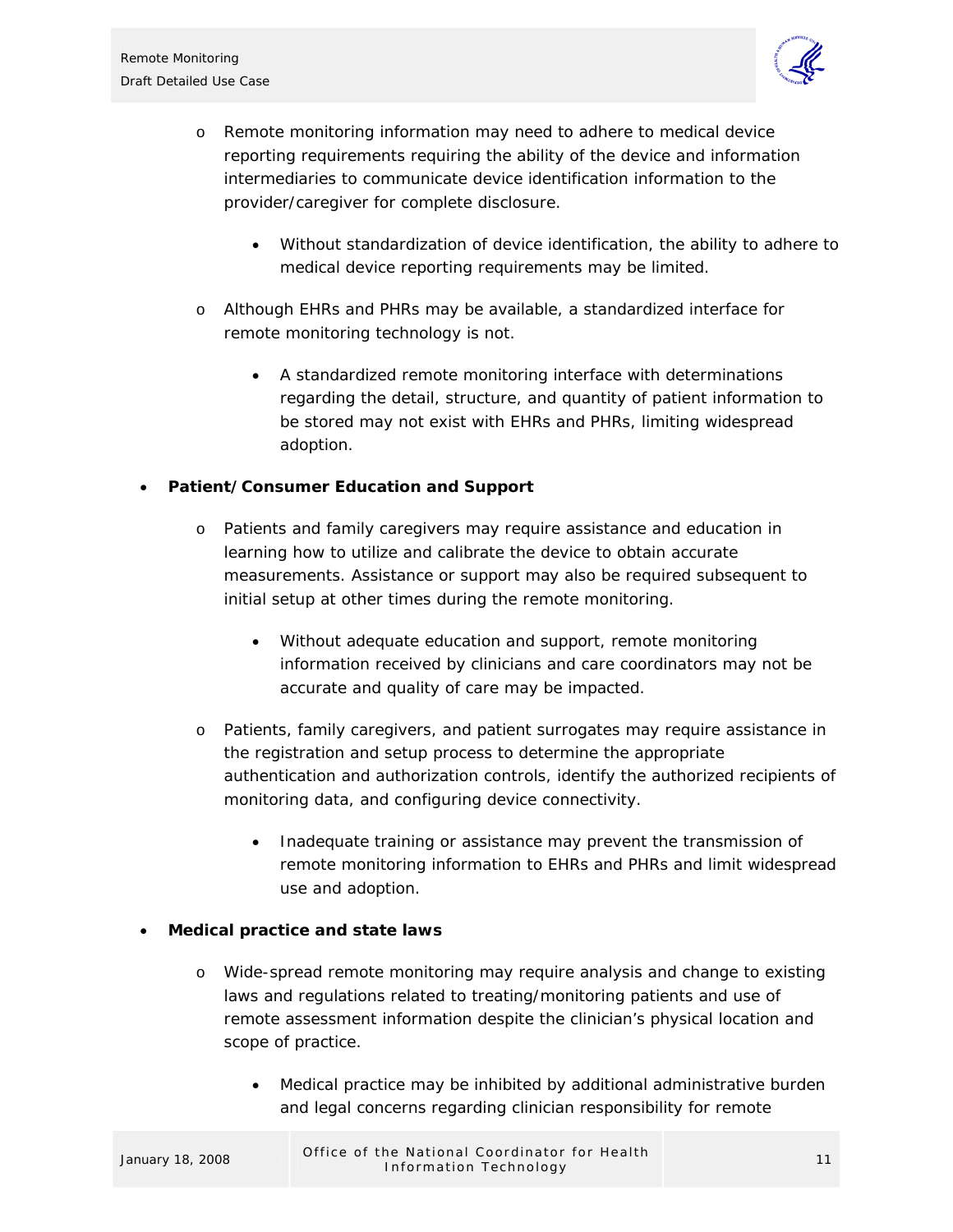

monitoring information that may be contained within an EHR and use of consumer vs. regulated medical devices.

#### • **Legal medical record**

- o Regulatory and process considerations regarding whether remote monitoring information should be included as part of the legal medical record need to be considered.
	- Without clarity about the scope of the legal medial record, particularly as it relates to remote monitoring data, clinical interpretation, or summary analysis, adoption of remote monitoring by clinicians may be limited.
- o Information included in a medical record could include a vetting or attestation step, where a medical professional reviews and accepts the data as part of the record.
	- Clinicians may want to receive notification and choose whether to accept remote monitoring information, especially when it may not be ordered by the clinician (e.g. initiated by the patient, initiated by payor disease management programs, etc.).
- o Without the ability for clinicians to specify the desired scope of remote monitoring information, clinicians may be overwhelmed by the amount of non-pertinent information received, or question the reliability of limited information.
	- Unless clinicians have the ability to designate the amount of remote monitoring information that can be accepted into an EHR, such as the ability accept all remote monitoring information or only summary information that has been reviewed or analyzed by a care coordinator, adoption may be limited.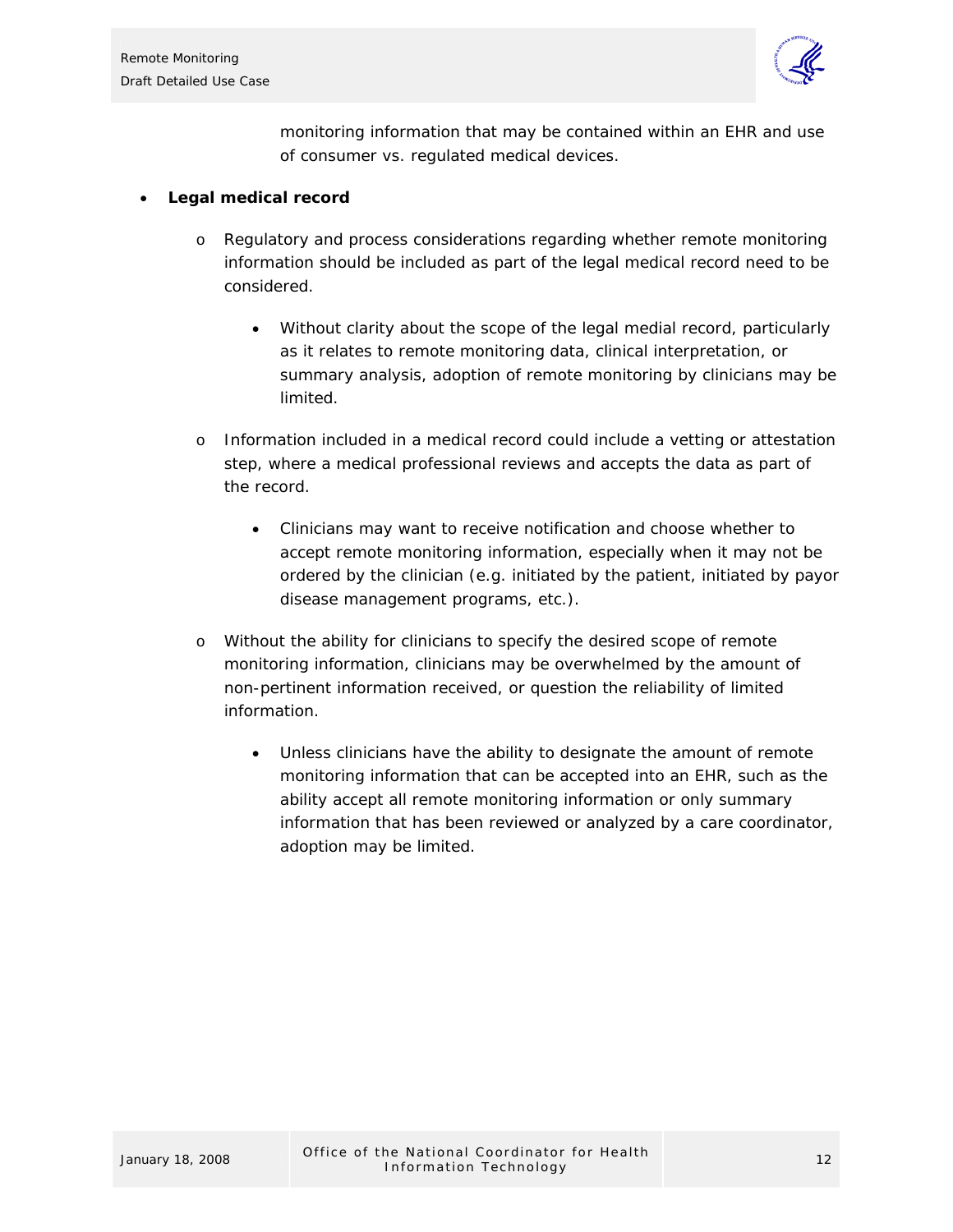

### <span id="page-15-0"></span>**5.0 Use Case Perspectives**

The Remote Monitoring Draft Detailed Use Case focuses on the exchange of physiological and other test measurements between patient's monitoring devices and their clinicians (and the clinicians' supporting systems). The use case will describe remote monitoring from three perspectives. The perspectives are representative of roles and functions, rather than organizations or physical locations. Each perspective is described below:

### • **Clinician**

The clinician perspective includes physicians, nurses, nurse practitioners, physician assistants, and other clinical personnel who clinically evaluate the remote measurements in the EHR and determine appropriate clinical interventions if needed to manage patient care. Clinicians may also serve as the care coordinator and perform the roles and functions described in this use case in both the clinician and care coordinator perspectives.

### • **Care Coordinator**

The care coordinator perspective includes clinically-trained individuals who monitor the information received from the patient's device(s). Care coordinators assist the patient and/or clinician in managing remote monitoring information and could include clinicians, nurses, caregivers, case managers, home health resources, and payor case managers. The care coordinator may help patients understand their conditions, assist with device training, remind patients to take their measurements, and assist patients in following their care plans and treatment regimens. A care coordinator may intervene if measurements indicate that there has been a change in the patient's health status, or if the measurements fall outside of a predetermined range. The care coordinator may also inform the patient's clinician if measurements indicate a potential health issue. Finally, the care coordinator may help determine the need for an immediate face-to-face visit or urgent/emergency care. The care coordinator may determine the relevant information that needs to be communicated to the clinician to determine appropriate clinical interventions. The care coordinator may be the same individual as the clinician responsible for care and management of the patient and could perform the roles and functions described in both the clinician and care coordinator perspectives.

### • **Patient**

The patient perspective is comprised of the patient, family caregivers, patient surrogates, advocates, and other parties who may be acting for, or in support of, a patient, who could use a remote monitoring device to gather measurements. These measurements are then communicated to the appropriate clinician's EHR via an information intermediary which could be provided by a device manufacturer or other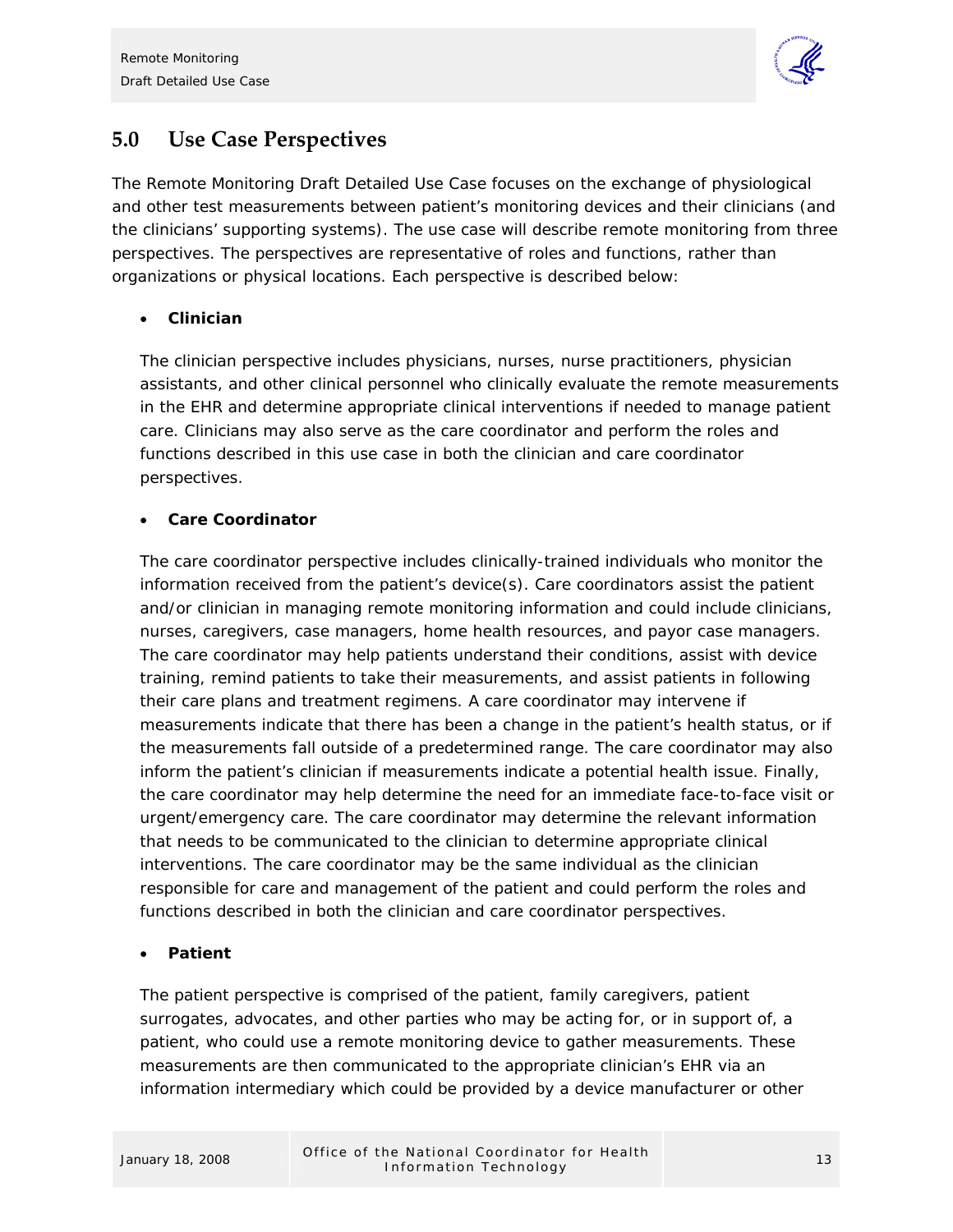

entity based upon authorization of the patient. The patient measurements may be taken in various non-clinical settings such as at home, at work, at school, while traveling, or assisted living facilities.

These perspectives are the focus of the events detailed in the scenarios described in Section 6.0.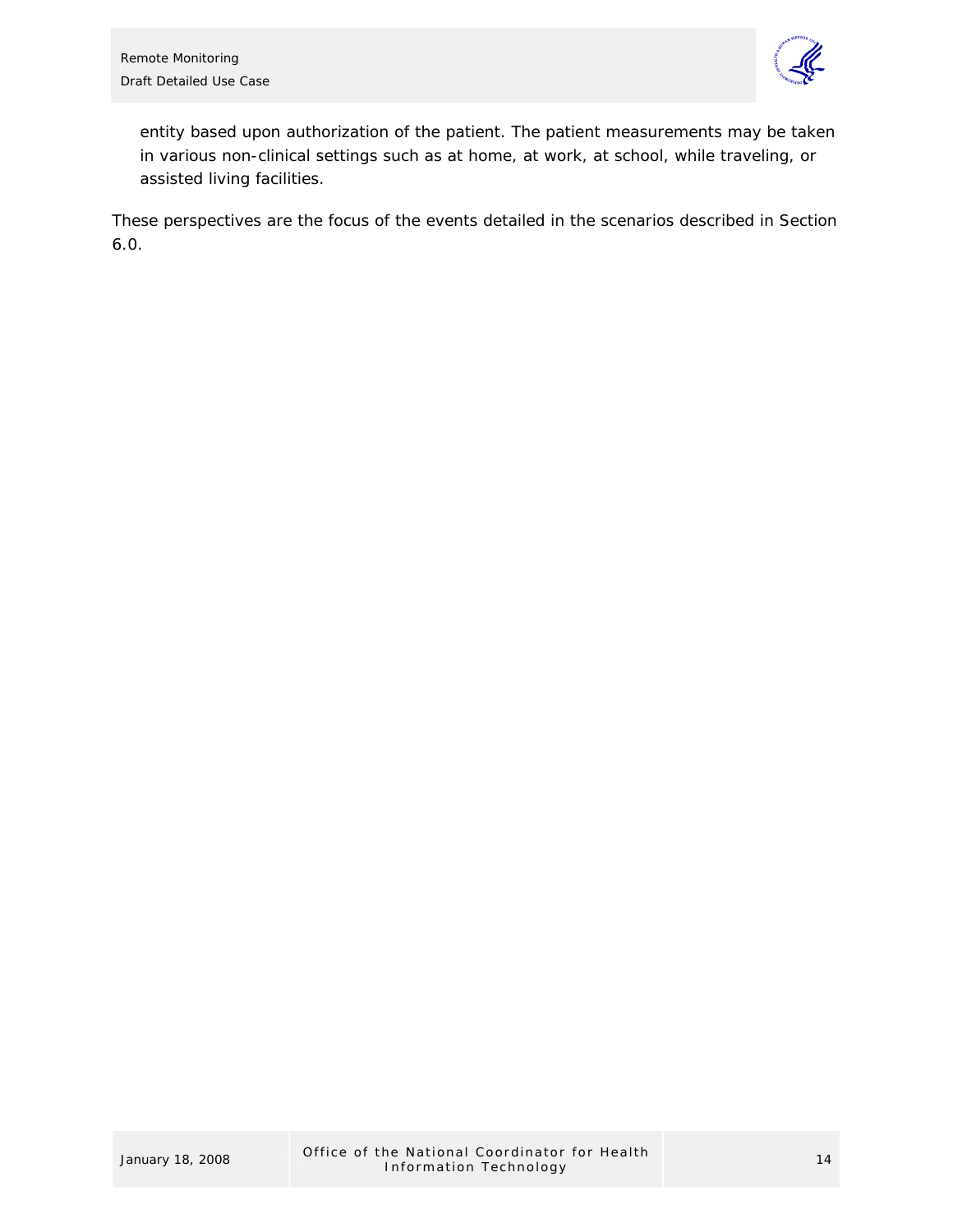

### <span id="page-17-0"></span>**6.0 Use Case Scenarios**

The Remote Monitoring Draft Detailed Use Case focuses upon the exchange of remote monitoring devices used to gather and communicate measurements from the patient's location to the appropriate care coordinators and/or clinicians.

#### Remote Monitoring

The patient or caregiver prepares the device for use and communication. This may involve registering the device with the manufacturer and/or setting up the communications capabilities of the device. The patient or caregiver uses the remote monitoring device to gather patient measurements. Measurements could be communicated each time the device gathers the data or the accumulated measurements could be communicated periodically (e.g., daily). Measurements could be communicated to an information exchange, such as a device intermediary, to the patient's PHR, or to an EHR directly. The mechanisms to obtain device connectivity and communicate data from the device itself can vary greatly based upon clinical goals and objectives, device types, communication protocols, and manufacturer design. Therefore, direct device connectivity between the information intermediary and the device is not a focus of this use case.

With appropriate safeguards for patient privacy and security, a care coordinator may review the measurement information received via a portal provided by an information intermediary, such as a device data intermediary provided by the device manufacturer or a third party, or within the EHR. Care coordinators may interact directly with the patient or caregivers to verify the information received and gather additional information about the patient's situation.

If a clinician review, analysis, or intervention is needed, remote monitoring information and any additional information about the patient's situation is communicated to the clinician's EHR. The clinician reviews the remote monitoring information received and determines if a patient evaluation or change in treatment plan is necessary. Upon completion of the patient evaluation and modified treatment plan, the appropriate information may be communicated to the care coordinator and the patient's PHR.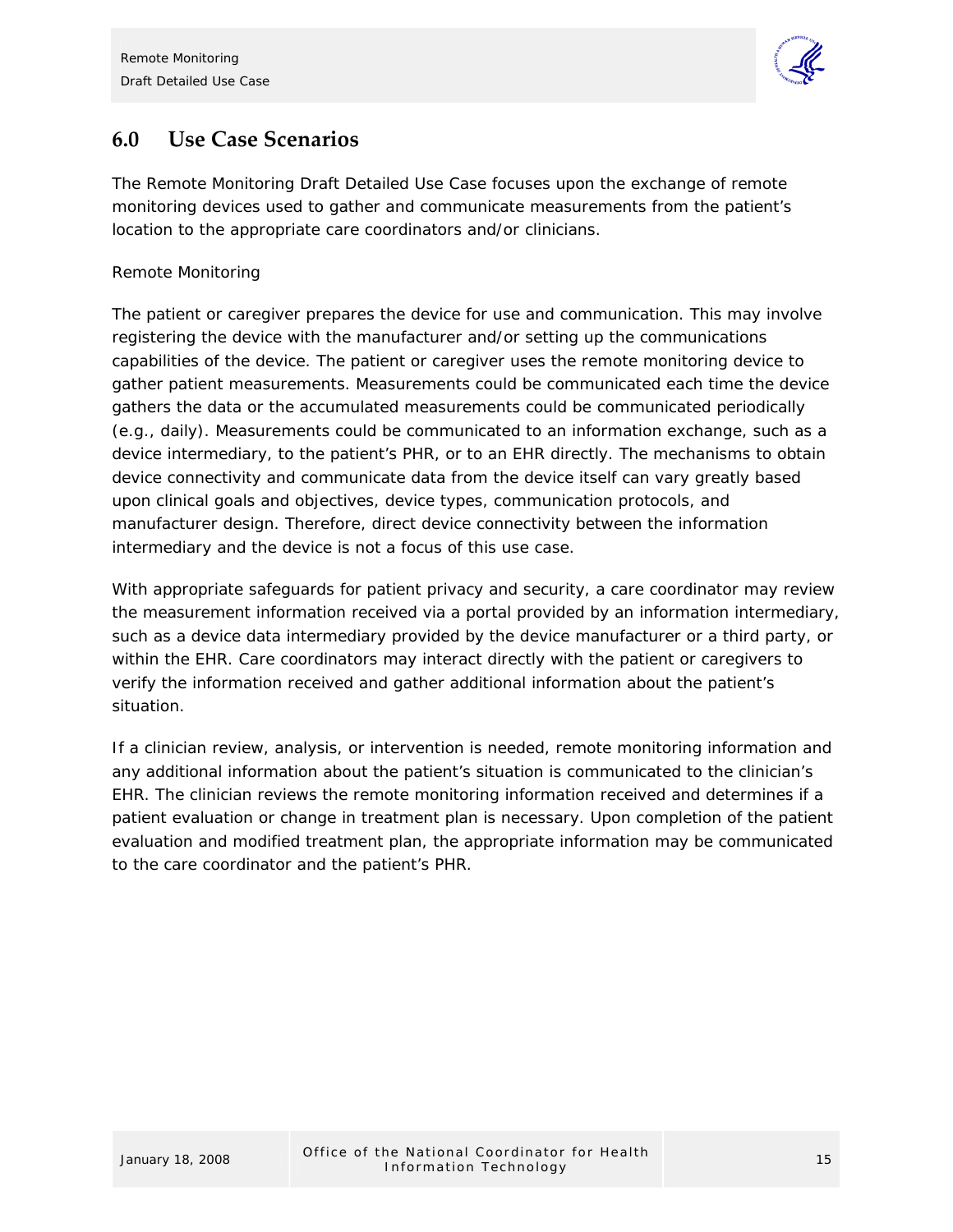

<span id="page-18-0"></span>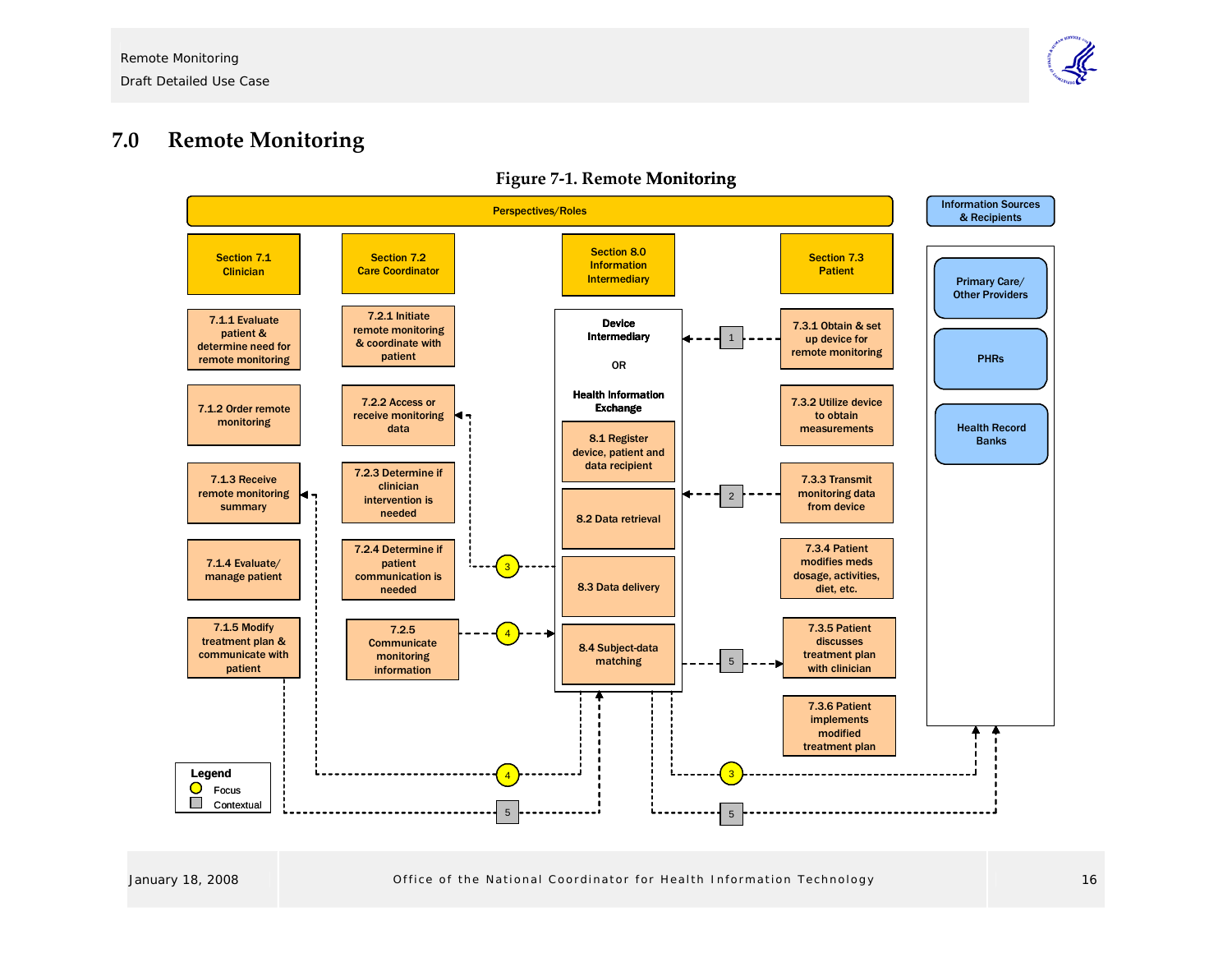<span id="page-19-0"></span>5



### **Figure <sup>7</sup>‐2. Remote Monitoring Scenario Flows**

- Patient and device registration information. 1
- Remote monitoring data originating from device to device manufacturer interface. 2
- Remote monitoring data is communicated to electronic patient records. **3**
- Monitoring summary information is communicated to the clinician. **4**
	- Clinician modifications in treatment plan is communicated to the patient and other recipients.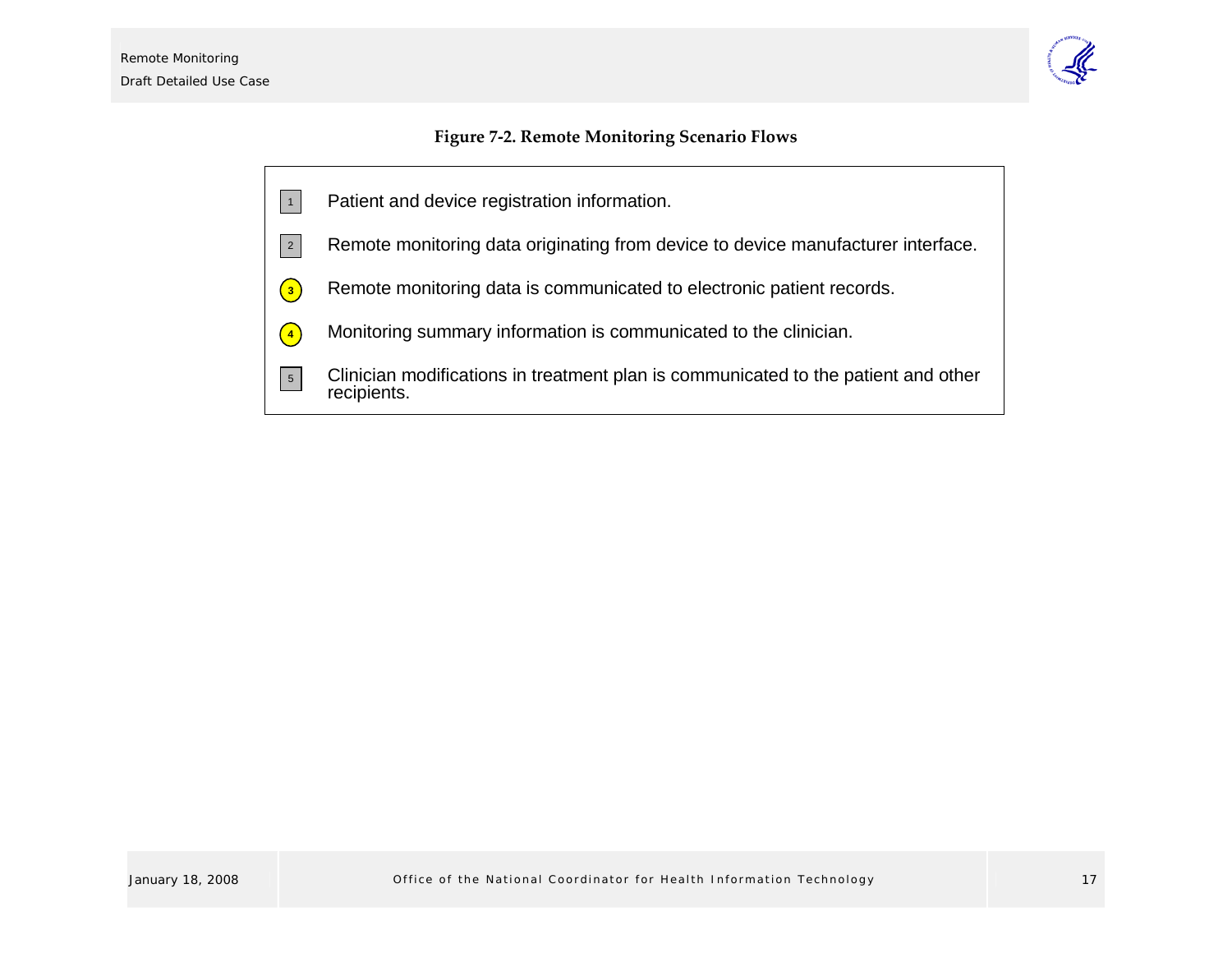

|  |  | Figure 7-3. Remote Monitoring, Clinician Perspective |
|--|--|------------------------------------------------------|
|  |  |                                                      |

<span id="page-20-0"></span>

| Code                 | <b>Description</b>                                                                                                                           | <b>Comments</b>                                                                                                                                                                                                                                                                                                                                                                   |
|----------------------|----------------------------------------------------------------------------------------------------------------------------------------------|-----------------------------------------------------------------------------------------------------------------------------------------------------------------------------------------------------------------------------------------------------------------------------------------------------------------------------------------------------------------------------------|
| 7.1.1                | <b>Event:</b> Evaluate patient and determine need for<br>remote monitoring                                                                   |                                                                                                                                                                                                                                                                                                                                                                                   |
| 7.1.1.1              | Action: Evaluate patient and order tests as<br>appropriate.                                                                                  | The patient is seen by the clinician for a wellness visit, new problem, or follow-up visit for<br>existing condition(s). The clinician may order tests and enact a care plan as appropriate. The<br>care plan may include the prescribing of medications and providing recommendations to the<br>patient for managing their disease or wellness plan (e.g., diet, activity, etc). |
| 7.1.1.2              | Action: Evaluate patient and recommend remote<br>monitoring.                                                                                 | The clinician recommends remote monitoring and discusses the process with the patient or<br>family caregiver.                                                                                                                                                                                                                                                                     |
| 7.1.1.2a             | Alternative Action: Receive notice of patient<br>enrollment in remote monitoring or disease<br>management program.                           | Remote monitoring may be initiated by disease management programs. The disease<br>management program notifies the clinician that the patient has been enrolled in a<br>disease/remote monitoring program.                                                                                                                                                                         |
| 7.1.1.2 <sub>b</sub> | Alternative Action: Receive notice of patient self-<br>initiated remote monitoring.                                                          | The patient may acquire a remote monitoring device with the ability to send the data to a<br>health record bank, device data intermediary, or other methods of information exchange.<br>This may provide a mechanism to send remote monitoring data to clinician EHRs.                                                                                                            |
| 7.1.2                | Event: Order remote monitoring                                                                                                               |                                                                                                                                                                                                                                                                                                                                                                                   |
| 7.1.2.1              | Action: Clinician orders remote monitoring.                                                                                                  | The clinician orders remote monitoring for the patient. This may involve notification to a care<br>coordinator within the clinician's office or another care coordinator to initiate the remote<br>monitoring process with the patient or patient's caregiver.                                                                                                                    |
| 7.1.2.1a             | Alternative Action: Clinician receives notification<br>of a patient request to send remote monitoring<br>information to the clinician's EHR. | The clinician may choose to accept or deny receipt of patient-initiated remote monitoring data<br>depending upon whether the clinician or clinician office may be responsible for reviewing and<br>monitoring the information.                                                                                                                                                    |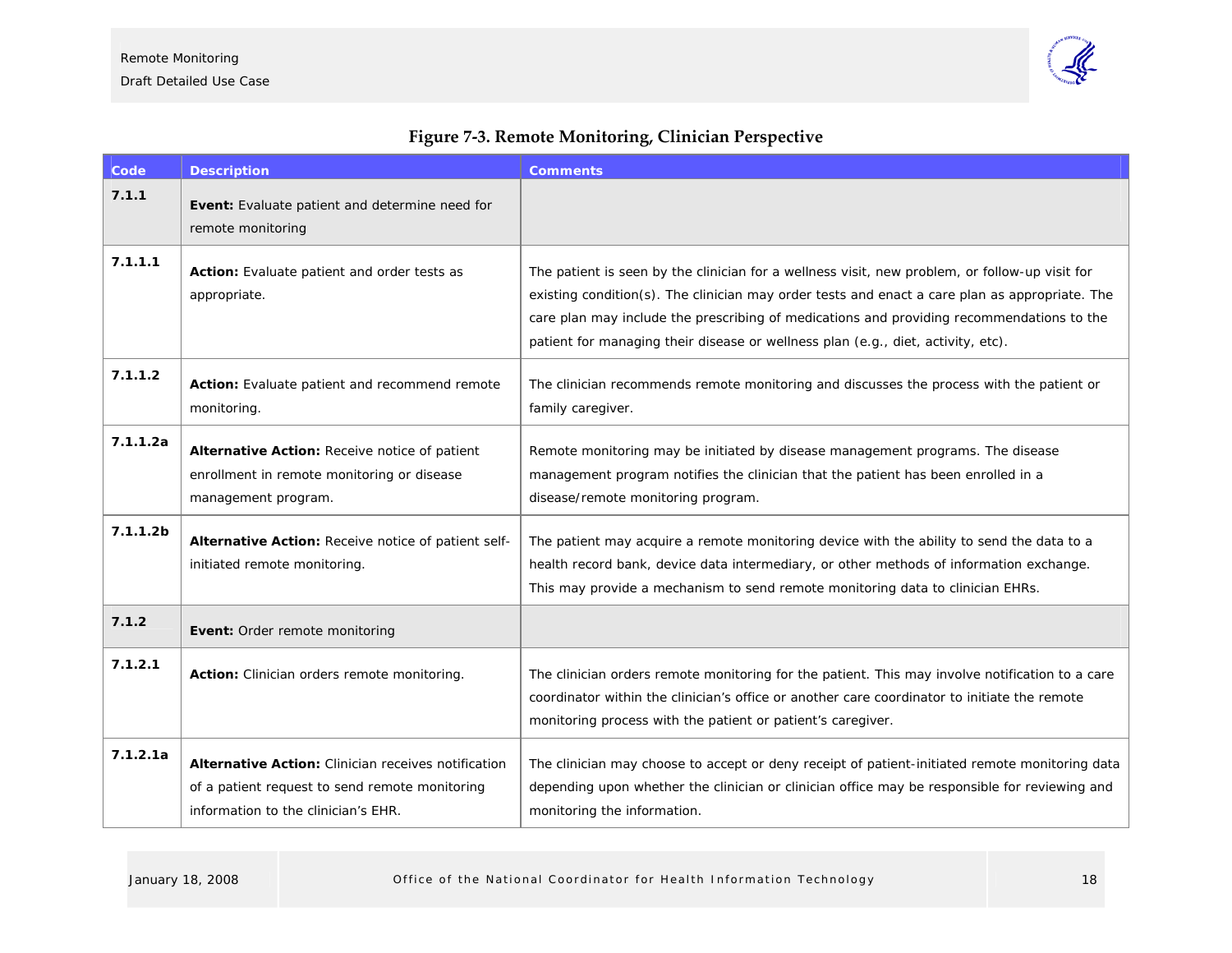

| Code    | <b>Description</b>                                                                                                                 | <b>Comments</b>                                                                                                                                                                                                                                           |
|---------|------------------------------------------------------------------------------------------------------------------------------------|-----------------------------------------------------------------------------------------------------------------------------------------------------------------------------------------------------------------------------------------------------------|
| 7.1.2.2 | <b>Action:</b> Clinician performs setup required to<br>accept patient remote monitoring information<br>within the clinician's EHR. | The clinician or support staff establishes required authentication and authorization to receive<br>patient monitoring information within the clinician's EHR. This process may also be<br>accomplished by the care coordinator on the clinician's behalf. |
| 7.1.3   | <b>Event:</b> Receive remote monitoring summary                                                                                    |                                                                                                                                                                                                                                                           |
| 7.1.3.1 | <b>Action:</b> Remote monitoring information is<br>communicated to the clinician's EHR.                                            | Remote monitoring information is received in the clinician's EHR. The clinician may be notified<br>of receipt of remote monitoring information based upon the design or configuration of the<br>clinician's EHR.                                          |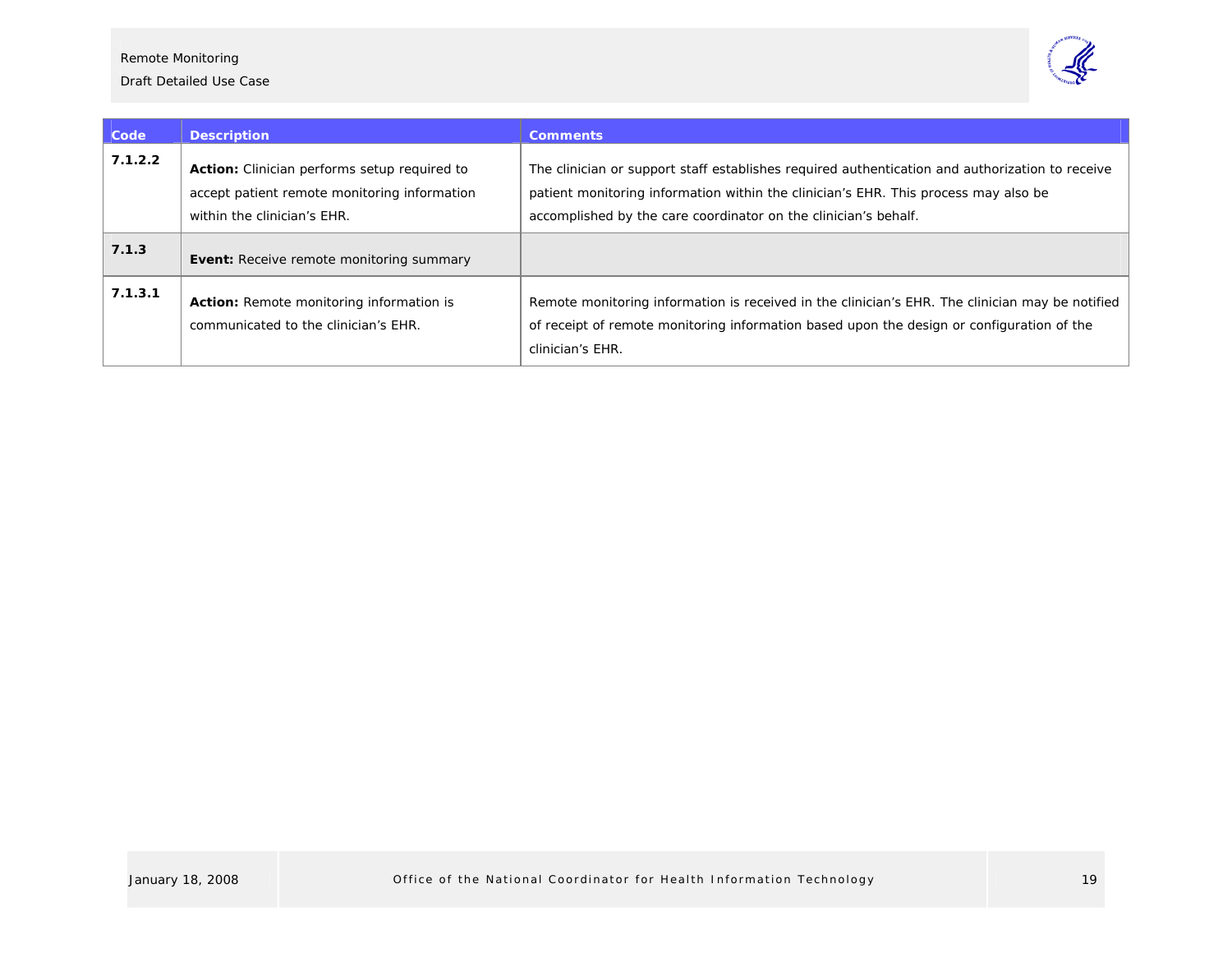

| Code    | <b>Description</b>                                                                               | <b>Comments</b>                                                                                                                                                                                                                                                                                                                                                                                                                                                                                                                                                                                                                                                                                                                                                                                                                                                                                                                                                                                                                                                                                                                                                                                                                                                                                                                                                                                                                  |
|---------|--------------------------------------------------------------------------------------------------|----------------------------------------------------------------------------------------------------------------------------------------------------------------------------------------------------------------------------------------------------------------------------------------------------------------------------------------------------------------------------------------------------------------------------------------------------------------------------------------------------------------------------------------------------------------------------------------------------------------------------------------------------------------------------------------------------------------------------------------------------------------------------------------------------------------------------------------------------------------------------------------------------------------------------------------------------------------------------------------------------------------------------------------------------------------------------------------------------------------------------------------------------------------------------------------------------------------------------------------------------------------------------------------------------------------------------------------------------------------------------------------------------------------------------------|
| 7.1.3.2 | Action: Clinician reviews remote monitoring<br>information within the EHR.                       | The remote monitoring information may be formatted and displayed in the clinician's EHR to<br>facilitate review and interpretation. The information communicated to the clinician's EHR may<br>include all measurements communicated by the patient's device or it may be an excerpted<br>set of measurements identified for clinician review by a care coordinator. If the remote<br>monitoring information was reviewed by a care coordinator, the information received in the<br>EHR may contain assessment information such as a summary of the care coordinator's<br>findings/recommendations, summary of interaction with patient, or specific items for the<br>clinician to consider, etc.<br>The remote monitoring information communicated to the EHR includes data that may or may<br>not be utilized by the decision support to alert the clinician. Alert information may be<br>generated by the device, data intermediary or information exchange and may be<br>communicated to the clinician's EHR.<br>The clinician is able to determine the source of the measurement data (e.g. direct device<br>generated or patient entered), the date/time of the measurement, any patient-entered<br>supporting data.<br>Clinicians can benefit in receiving remote monitoring information from a disparate set of<br>sources and device manufacturers to facilitate review of remote device measurements within<br>an EHR. |
| 7.1.4   | Event: Evaluate/manage patient                                                                   |                                                                                                                                                                                                                                                                                                                                                                                                                                                                                                                                                                                                                                                                                                                                                                                                                                                                                                                                                                                                                                                                                                                                                                                                                                                                                                                                                                                                                                  |
| 7.1.4.1 | Action: The clinician may recommend patient<br>follow-up based upon remote information received. | The clinician may recommend that the patient schedule a follow-up office visit, seek<br>urgent/emergency care, or have a discussion regarding the patient's adherence to the<br>recommended care plan (e.g. medications, diet, activity, etc.)                                                                                                                                                                                                                                                                                                                                                                                                                                                                                                                                                                                                                                                                                                                                                                                                                                                                                                                                                                                                                                                                                                                                                                                   |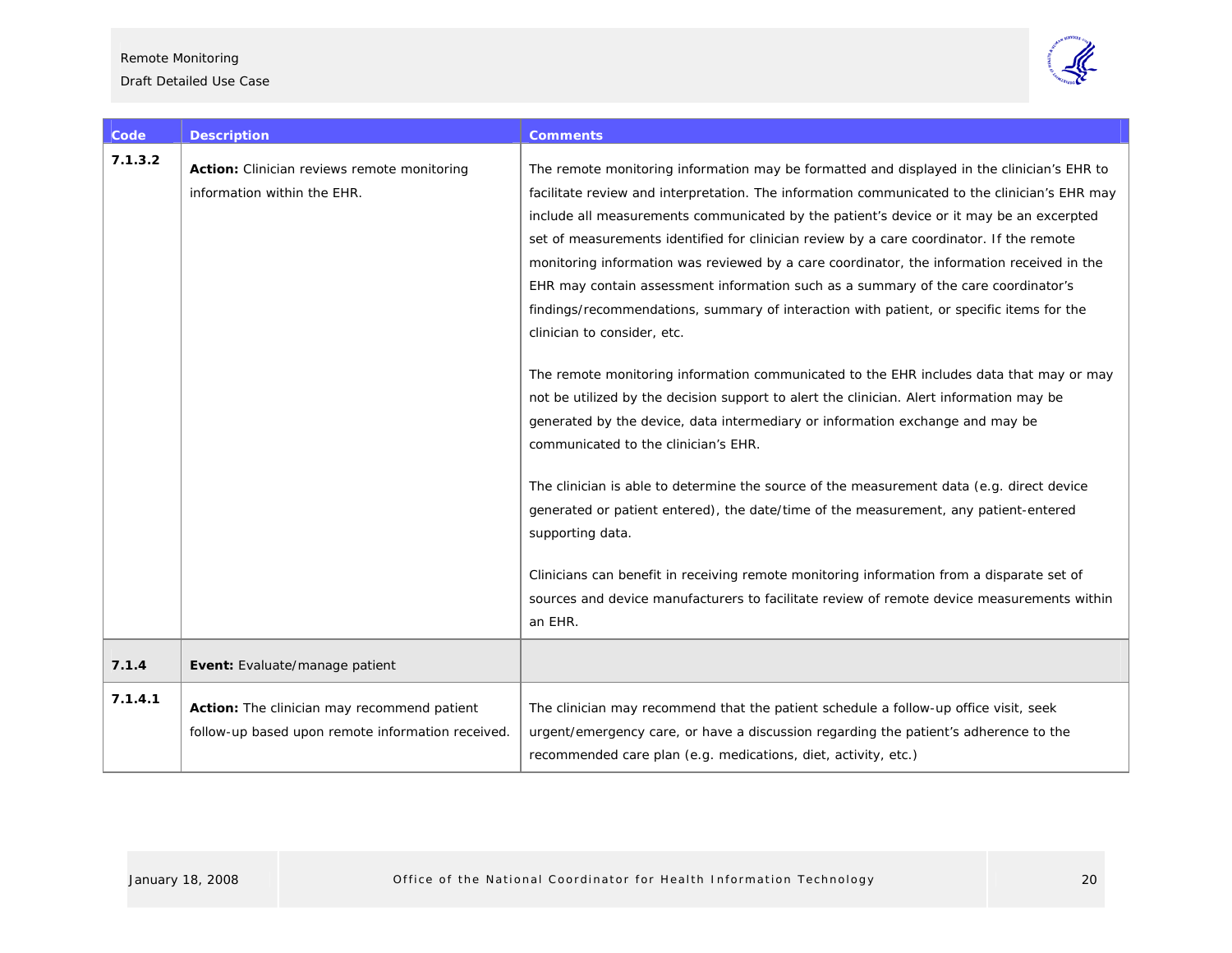Draft Detailed Use Case



| Code    | <b>Description</b>                                                                                                     | <b>Comments</b>                                                                                                                                                                                                                                                                                                                                                                                                                      |
|---------|------------------------------------------------------------------------------------------------------------------------|--------------------------------------------------------------------------------------------------------------------------------------------------------------------------------------------------------------------------------------------------------------------------------------------------------------------------------------------------------------------------------------------------------------------------------------|
| 7.1.4.2 | <b>Action:</b> The clinician evaluates the patient.                                                                    | The clinician evaluates the patient and may order tests, etc. if appropriate.                                                                                                                                                                                                                                                                                                                                                        |
| 7.1.5   | <b>Event:</b> Modify treatment plan and communicate<br>with patient                                                    |                                                                                                                                                                                                                                                                                                                                                                                                                                      |
| 7.1.5.1 | <b>Action:</b> The clinician modifies the patient's<br>treatment plan if required.                                     | The clinician may need to modify the patient's care plan based upon remote monitoring<br>information received and evaluation of the patient.                                                                                                                                                                                                                                                                                         |
| 7.1.5.2 | <b>Action:</b> The clinician communicates a change in<br>care plan to the patient and other information<br>recipients. | The clinician may update the patient's care plan including modification of medications, etc.<br>The modified care plan and recommendations may be electronically accessed by the patient<br>as described in Consumer Empowerment: Consumer Access to Clinical Information Use Case.<br>The modified care plan information may also need to be communicated to other providers or<br>care coordinators that are managing the patient. |

### **Figure <sup>7</sup>‐4. Remote Monitoring, Care Coordinator Perspective**

<span id="page-23-0"></span>

| Code    | <b>Description</b>                                               | <b>Comments</b>                                                                                                                                                                                                                                                                                                                                   |
|---------|------------------------------------------------------------------|---------------------------------------------------------------------------------------------------------------------------------------------------------------------------------------------------------------------------------------------------------------------------------------------------------------------------------------------------|
| 7.2.1   | Event: Initiate remote monitoring and coordinate<br>with patient |                                                                                                                                                                                                                                                                                                                                                   |
| 7.2.1.1 | Action: Initiate remote monitoring for the patient.              | The care coordinator may be a clinician support staff member, patient caregiver, or care<br>manager as part of a payor or disease management program. The care coordinator may<br>receive a notification from the patient's clinician to initiate remote monitoring or may initiate<br>remote monitoring as part of a disease management program. |
| 7.2.1.2 | Action: Coordinate with patient to setup remote<br>monitoring.   | The care coordinator may contact the patient to coordinate acquisition, setup, and any<br>necessary training for the remote monitoring device.                                                                                                                                                                                                    |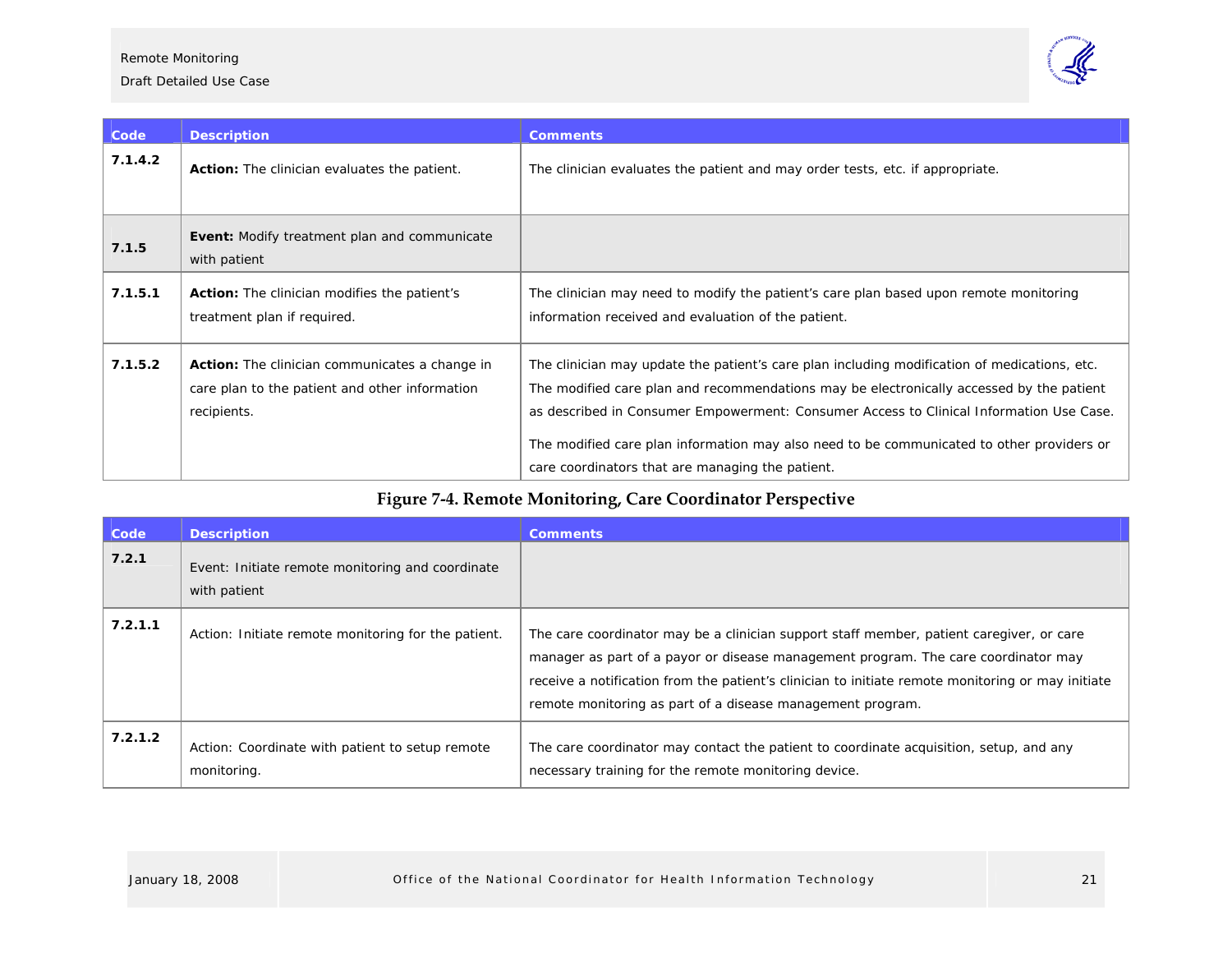

| Code                | <b>Description</b>                                                                                                                                                  | <b>Comments</b>                                                                                                                                                                                                                                                                                                                                                                                                                                                                                                                                                                                                                                         |
|---------------------|---------------------------------------------------------------------------------------------------------------------------------------------------------------------|---------------------------------------------------------------------------------------------------------------------------------------------------------------------------------------------------------------------------------------------------------------------------------------------------------------------------------------------------------------------------------------------------------------------------------------------------------------------------------------------------------------------------------------------------------------------------------------------------------------------------------------------------------|
| 7.2.1.3             | Action: Setup remote monitoring information<br>recipients.                                                                                                          | The care coordinator may coordinate with the patient to register the device to communicate<br>measurements to a device data intermediary or information exchange and also set up<br>authorized recipients of remote monitoring information.<br>In some instances, the device may be able to communicate measurements to the clinician's<br>EHR directly. Device registration may still need to occur to setup the recipients of the<br>monitoring information.                                                                                                                                                                                          |
| 7.2.2               | Event: Access or receive monitoring information                                                                                                                     |                                                                                                                                                                                                                                                                                                                                                                                                                                                                                                                                                                                                                                                         |
| 7.2.2.1<br>7.2.2.1a | Action: The care coordinator reviews a patient's<br>remote monitoring information via information<br>intermediary.<br>Alternative Action: The care coordinator will | A care coordinator may access data via a data intermediary or information exchange to<br>review patient remote monitoring information. The data intermediary may be a device<br>manufacturer portal, other 3rd party application, or health information exchange provided for<br>review of remote monitoring information. The care coordinator must possess the necessary<br>user privileges and authorizations to access patient data. The access and view of remote<br>monitoring data contained within the information intermediary is not a focus of this use case.<br>A care coordinator will review remote monitoring information within the EHR. |
|                     | receive remote monitoring information within an<br>EHR.                                                                                                             |                                                                                                                                                                                                                                                                                                                                                                                                                                                                                                                                                                                                                                                         |
| 7.2.3               | Event: Determine if clinician intervention is needed                                                                                                                |                                                                                                                                                                                                                                                                                                                                                                                                                                                                                                                                                                                                                                                         |
| 7.2.3.1             | Action: The care coordinator may contact a<br>clinician if needed.                                                                                                  | A care coordinator may discuss patient care details with the clinician or determine that the<br>patient should seek urgent or emergency care. The care coordinator may have access to<br>decision support alerts that were generated by the device, information intermediary, or EHR<br>based upon the patient measurement data.                                                                                                                                                                                                                                                                                                                        |
| 7.2.4               | Event: Determine if patient communication is<br>needed                                                                                                              |                                                                                                                                                                                                                                                                                                                                                                                                                                                                                                                                                                                                                                                         |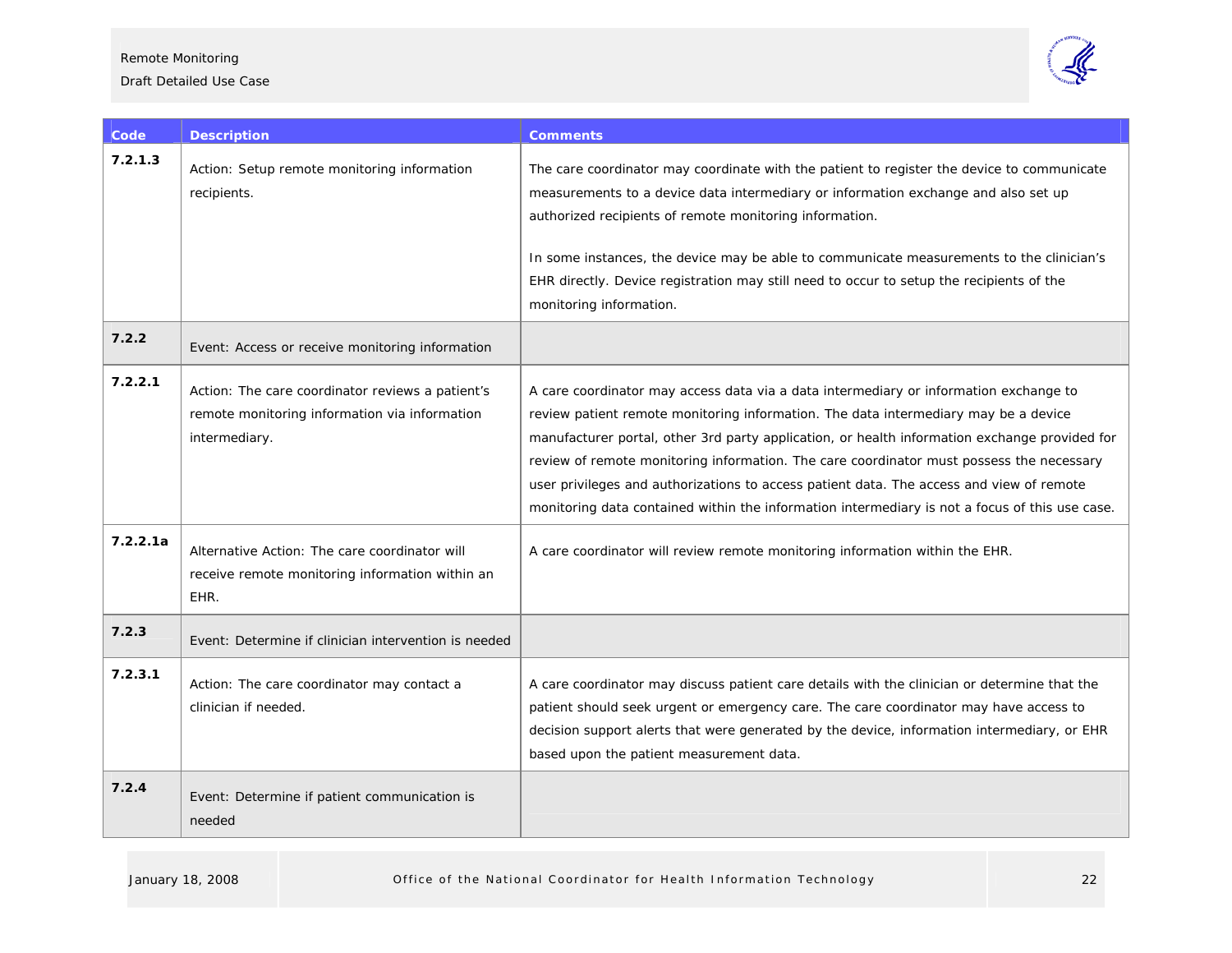

| Code     | <b>Description</b>                                                                                                                                          | <b>Comments</b>                                                                                                                                                                                                                                                                                                                                                                                                                                                                                                                                                                     |
|----------|-------------------------------------------------------------------------------------------------------------------------------------------------------------|-------------------------------------------------------------------------------------------------------------------------------------------------------------------------------------------------------------------------------------------------------------------------------------------------------------------------------------------------------------------------------------------------------------------------------------------------------------------------------------------------------------------------------------------------------------------------------------|
| 7.2.4.1  | Action: The care coordinator may communicate<br>with the patient to verify remote monitoring<br>information received or discuss care management<br>details. | A care coordinator may contact the patient to validate the measurement data reviewed prior<br>to acting upon any measurements that are a cause for concern. The care coordinator may<br>also contact the patient to determine whether the patient is following the recommended care<br>plan and provide supplemental assistance. The care coordinator may remind the patient to<br>take their measurements, determine additional remote monitoring training needs,<br>validate/manage medication compliance, and follow-up on general chronic care management<br>or wellness items. |
| 7.2.5    | Event: Communicate monitoring information                                                                                                                   |                                                                                                                                                                                                                                                                                                                                                                                                                                                                                                                                                                                     |
| 7.2.5.1  | Action: Care coordinator documents summary of<br>clinician and/or patient interaction.                                                                      | The care coordinator may document a summary of clinician and patient interactions in the<br>EHR or within the information intermediary (e.g., device data intermediary portal, etc.).                                                                                                                                                                                                                                                                                                                                                                                               |
| 7.2.5.2  | Action: Care coordinator communicates remote<br>monitoring information and assessment<br>information to the clinician.                                      | The care coordinator may direct the communication of remote monitoring information to the<br>clinician or this may be an automated function. The care coordinator may send all available<br>measurement data, or select a subset to be communicated to the clinician's EHR. Included<br>with the measurement data communicated to the clinician's EHR may be assessment<br>information or recommendations the care coordinator provides the clinician.                                                                                                                              |
| 7.2.5.2a | Alternative Action: Care coordinator reviews<br>remote monitoring information within the EHR and<br>notifies the clinician.                                 | If the care coordinator has already received the remote monitoring information within the<br>EHR, the care coordinator may need to notify the clinician that follow-up is needed. This may<br>be performed within the EHR or accomplished via other mechanisms such as secure<br>messaging or a phone call.                                                                                                                                                                                                                                                                         |

### **Figure <sup>7</sup>‐5. Remote Monitoring, Patient Perspective**

<span id="page-25-0"></span>

| Code  | <b>Description</b>                                       | <b>Comments</b> |
|-------|----------------------------------------------------------|-----------------|
| 7.3.1 | Event: Obtain and set up device for remote<br>monitoring |                 |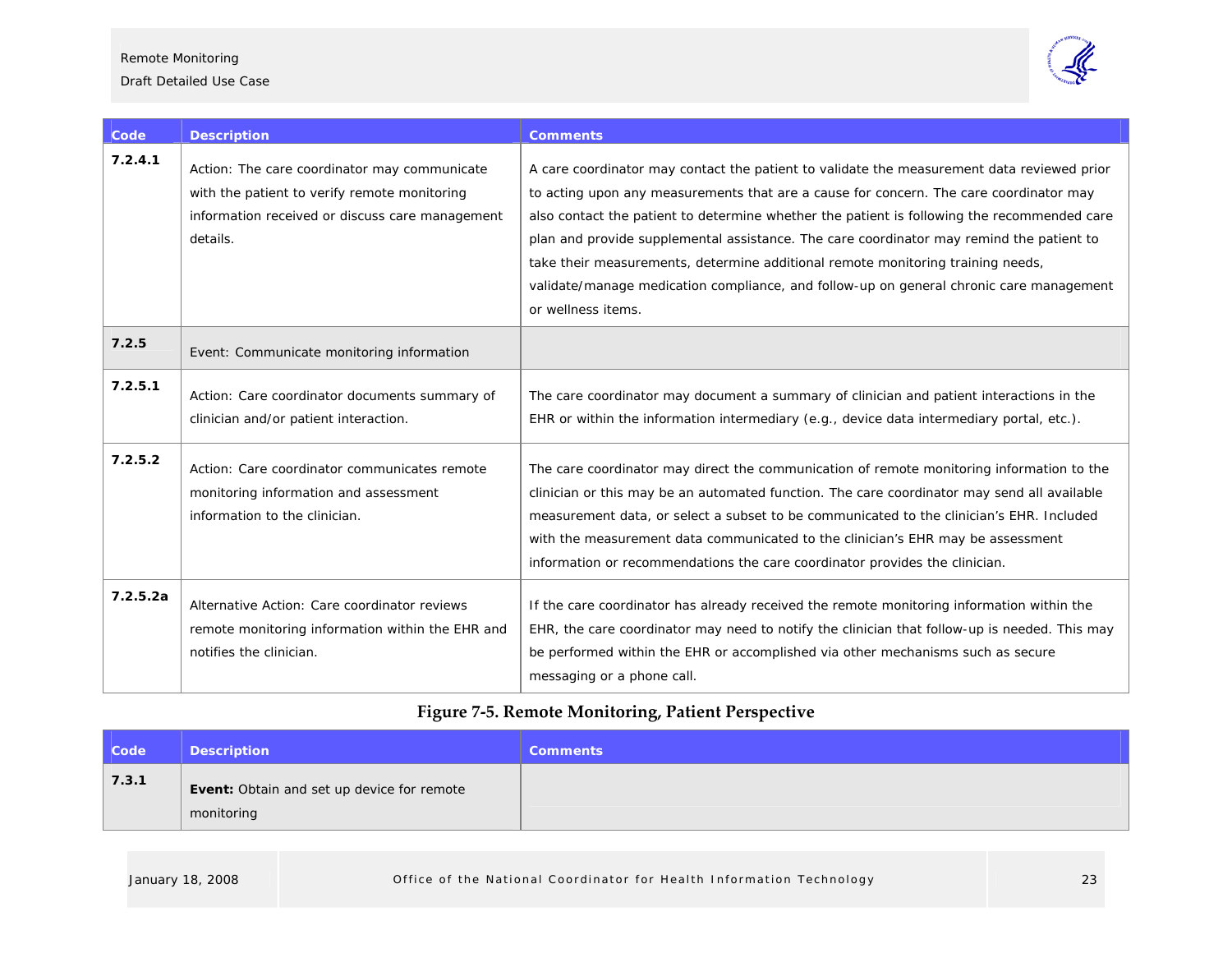

| Code    | <b>Description</b>                                                                                                      | <b>Comments</b>                                                                                                                                                                                                                                                                                                                                                                                                                                                                                                                                                                                                                                                                                                                                                             |
|---------|-------------------------------------------------------------------------------------------------------------------------|-----------------------------------------------------------------------------------------------------------------------------------------------------------------------------------------------------------------------------------------------------------------------------------------------------------------------------------------------------------------------------------------------------------------------------------------------------------------------------------------------------------------------------------------------------------------------------------------------------------------------------------------------------------------------------------------------------------------------------------------------------------------------------|
| 7.3.1.1 | Action: Patient obtains remote monitoring device.                                                                       | A patient may be instructed to begin remote monitoring by a clinician, through a disease<br>management program, or through a self-initiated chronic care or wellness management<br>program. The device may be provided to the patient, or the patient may need to obtain their<br>device on their own.                                                                                                                                                                                                                                                                                                                                                                                                                                                                      |
| 7.3.1.2 | Action: Patient completes education on device<br>use.                                                                   | The patient may complete self-directed training via instructions or online education, or the<br>patient may receive training from a care coordinator or training program on device use and<br>calibration.                                                                                                                                                                                                                                                                                                                                                                                                                                                                                                                                                                  |
| 7.3.1.3 | Action: Patient sets up the device to communicate<br>measurement information to clinicians and/or care<br>coordinators. | The patient registers the device with an information intermediary to communicate<br>measurement data to the appropriate recipients such as clinicians and care coordinators. The<br>patient may need to establish an identification code, password, and other security measures<br>to enable communication of measurement data. The patient may provide authorization to<br>clinicians and care coordinators to access and/or receive measurement data via the<br>information intermediary or device interface.<br>The device interfaces that collect and transmit measurement information to the information<br>intermediary may include patient identification, device identification, and measurement<br>details that may be needed by clinicians and care coordinators. |
| 7.3.2   | <b>Event:</b> Utilize device to obtain measurements                                                                     |                                                                                                                                                                                                                                                                                                                                                                                                                                                                                                                                                                                                                                                                                                                                                                             |
| 7.3.2.1 | Action: Patient utilizes the device to obtain<br>measurements as directed by his/her clinician or<br>care coordinator.  | The patient utilizes the device to obtain measurements as directed. Some devices (e.g.<br>implanted devices, wearable patient monitors, etc.) may not require a patient to actively take<br>a measurement, as they are setup to take passive measurements at predetermined intervals<br>or times.                                                                                                                                                                                                                                                                                                                                                                                                                                                                           |
| 7.3.3   | Event: Transmit monitoring data from device                                                                             |                                                                                                                                                                                                                                                                                                                                                                                                                                                                                                                                                                                                                                                                                                                                                                             |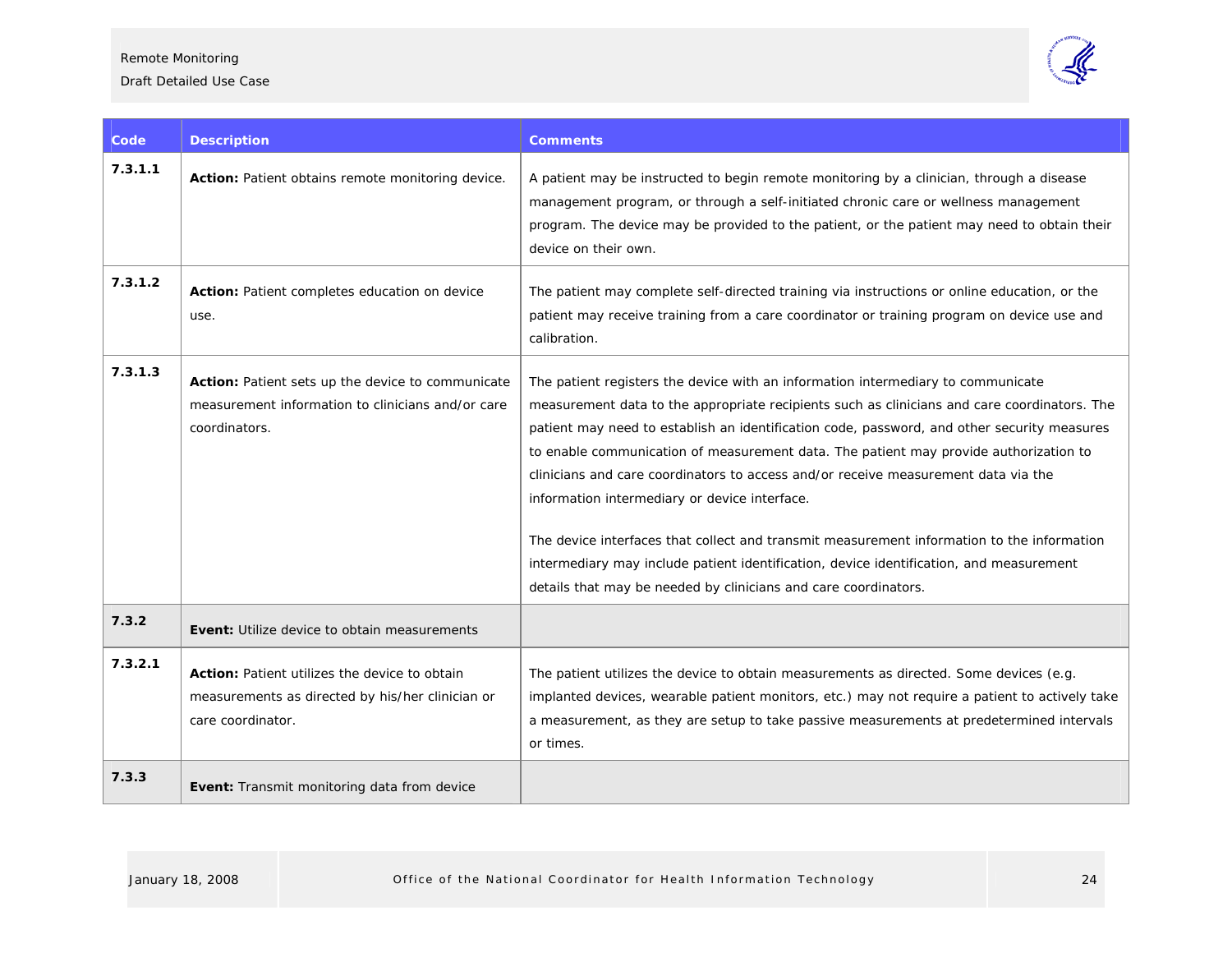

| Code    | <b>Description</b>                                                                                          | <b>Comments</b>                                                                                                                                                                                                                                                                                                                                                                                                                                                                                                                                                                                                              |
|---------|-------------------------------------------------------------------------------------------------------------|------------------------------------------------------------------------------------------------------------------------------------------------------------------------------------------------------------------------------------------------------------------------------------------------------------------------------------------------------------------------------------------------------------------------------------------------------------------------------------------------------------------------------------------------------------------------------------------------------------------------------|
| 7.3.3.1 | Action: Patient measurements are communicated<br>to the information intermediary.                           | Patient measurements may be communicated to the information intermediary upon patient<br>initiation or may occur passively without patient intervention based upon device. Some<br>devices may provide the ability for patients to provide manual input as part of the<br>measurement, either via the device directly or via a patient-focused application.<br>The patient may access measurement information on the device directly, via a patient-<br>focused application associated with the device. A patient may also receive and view remote<br>monitoring information within the PHR via an information intermediary. |
| 7.3.4   | Event: Patient modifies meds, dosage, activities,<br>diet, etc.                                             |                                                                                                                                                                                                                                                                                                                                                                                                                                                                                                                                                                                                                              |
| 7.3.4.1 | Action: Patient self-manages chronic disease or<br>wellness care based upon measurement values.             | The patient may modify medication dosage (per clinician instructions), activities, diet, etc.<br>based upon device measurement information and the care plan specified by the clinician.                                                                                                                                                                                                                                                                                                                                                                                                                                     |
| 7.3.4.2 | Action: The patient may be contacted by a<br>coordinator to review or modify care management<br>activities. | The patient may be contacted by a care coordinator to verify measurement data or discuss<br>modification of care management such as medication dosage (per clinician instructions),<br>activities, diet, etc. The patient may be instructed to seek urgent/emergency care if<br>appropriate, or schedule a follow-up appointment with a clinician responsible for his/her care.                                                                                                                                                                                                                                              |
| 7.3.5   | Event: Patient discusses treatment plan with<br>clinician                                                   |                                                                                                                                                                                                                                                                                                                                                                                                                                                                                                                                                                                                                              |
| 7.3.5.1 | Action: Patient discusses treatment or<br>management with their clinician.                                  | The patient is evaluated by their clinician and is provided with an updated care plan.                                                                                                                                                                                                                                                                                                                                                                                                                                                                                                                                       |
| 7.3.5.2 | Action: Patient receives modified treatment plan<br>information from a personal clinician.                  | The patient may electronically access updated treatment plan information may be<br>electronically accessed through the PHR as described in the Consumer Empowerment:<br>Consumer Access to Clinical Information Use Case.                                                                                                                                                                                                                                                                                                                                                                                                    |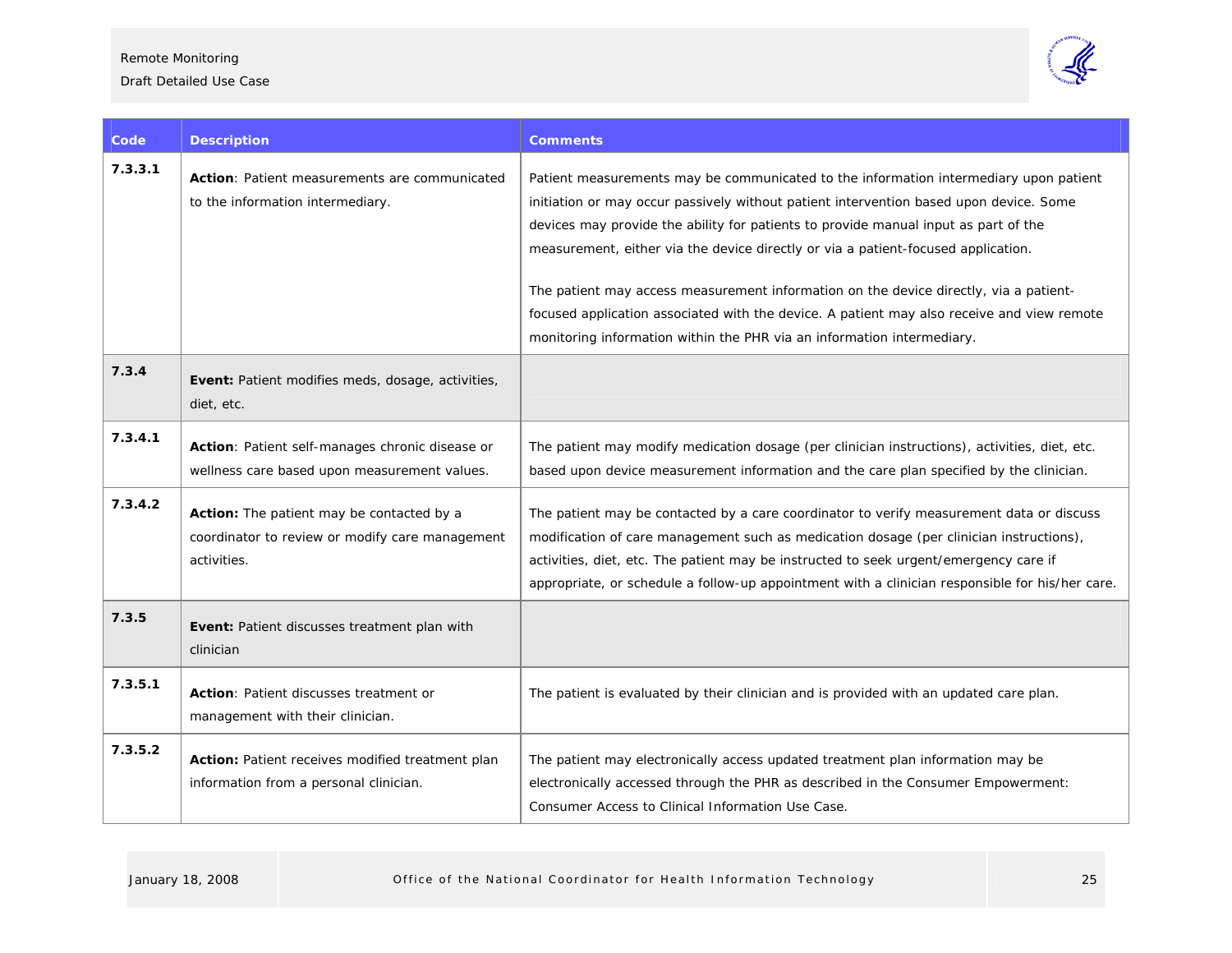÷,



| Code    | <b>Description</b>                                                                                                         | <b>Comments</b>                                                                                                                                                                                                                                                                                                             |
|---------|----------------------------------------------------------------------------------------------------------------------------|-----------------------------------------------------------------------------------------------------------------------------------------------------------------------------------------------------------------------------------------------------------------------------------------------------------------------------|
| 7.3.6   | <b>Event:</b> Patient implements modified treatment<br>plan                                                                |                                                                                                                                                                                                                                                                                                                             |
| 7.3.6.1 | <b>Action:</b> Patient implements modified treatment<br>plan and continues remote monitoring participation<br>as directed. | The patient implements the modified treatment plan. Remote monitoring may continue as<br>directed by the patient's clinician and/or care coordinators.<br>The patient may continue to access measurement information on the device directly, via a<br>patient-focused application associated with the device, or via a PHR. |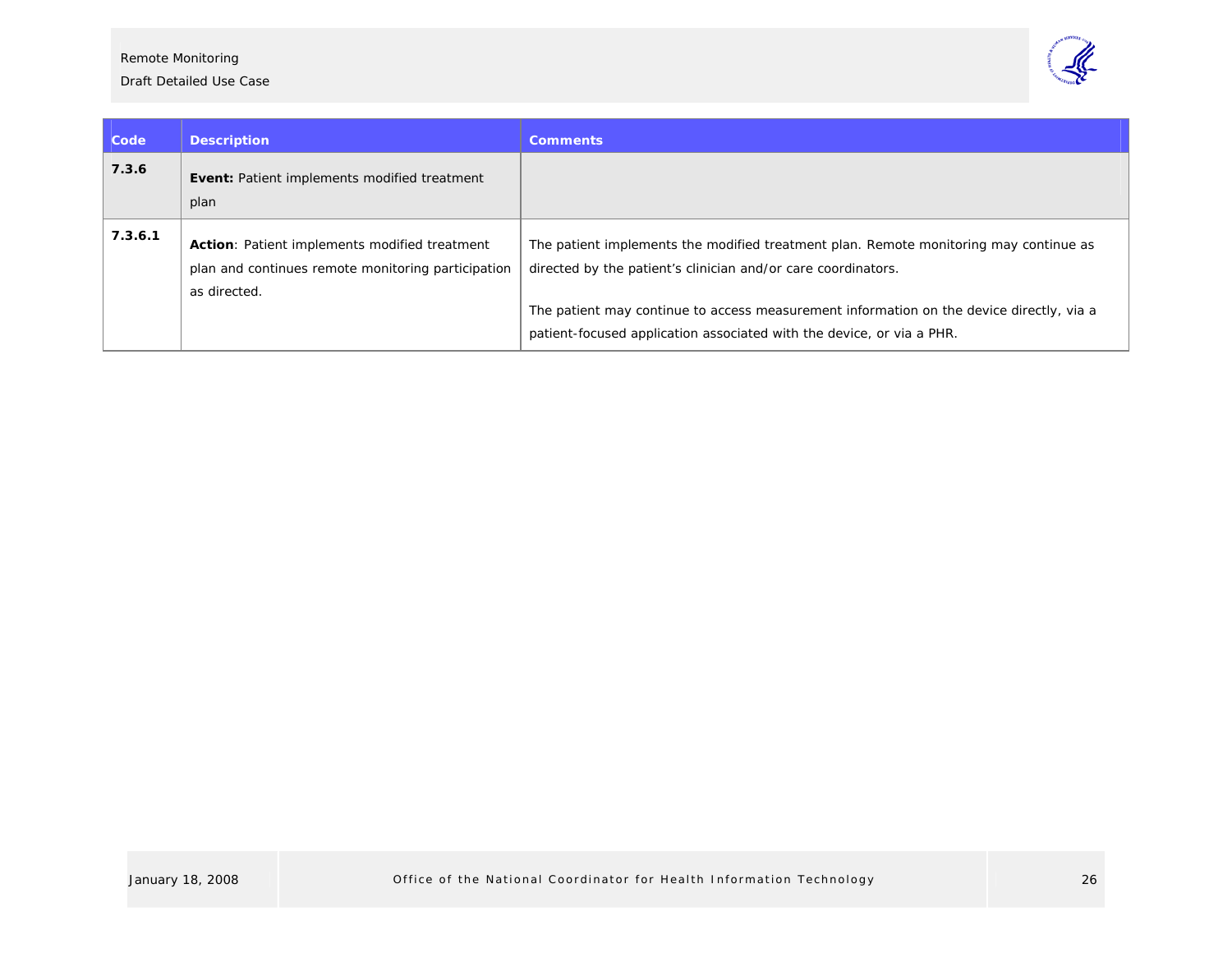

## <span id="page-29-0"></span>**8.0 Information Exchange**

This section highlights selected information exchange capabilities which enable the scenarios described in this use case. These functional capabilities may be provided fully or partially by a variety of organizations including data intermediaries, free-standing or geographic health information exchanges (e.g. RHIOs), integrated care delivery networks, provider organizations, health record banks, public health networks, specialty networks, and others supporting these capabilities.

| Code | <b>Capability</b>                                                                                                                                           | <b>Comments</b>                                                                                                                                                                                                                                                                                                                                                                                                                    |
|------|-------------------------------------------------------------------------------------------------------------------------------------------------------------|------------------------------------------------------------------------------------------------------------------------------------------------------------------------------------------------------------------------------------------------------------------------------------------------------------------------------------------------------------------------------------------------------------------------------------|
| 8.1  | Register device, patient and data recipient                                                                                                                 | Capability to maintain information describing the<br>remote monitoring device, the patient being<br>monitored and the individuals who will be reviewing<br>the monitoring data. For example, this may include<br>registering the device with the manufacturer or data<br>intermediary and performing other functions to<br>uniquely identify the individual being monitored.                                                       |
| 8.2  | Data retrieval - including data lookup,<br>retrieval and data location registries                                                                           | Capability to locate and retrieve requested data<br>subject to consumer access decisions and local<br>policies. The remote monitoring data is received via<br>the information exchange and associated with the<br>appropriate patient and data recipients. A clinician,<br>care manager, or patient may access remote<br>monitoring and clinical information directly via the<br>information exchange using a portal if available. |
| 8.3  | Data delivery - including secure data<br>delivery, confirmation of delivery to EHRs,<br>personally controlled health records, other<br>systems and networks | Capability to securely deliver data to the intended<br>recipient, confirm delivery, including the ability to<br>route data based on message content if required.<br>For example following the care coordinator's<br>evaluation of the remote monitoring data via the<br>information exchange, monitoring information may<br>be delivered to the appropriate clinician's EHR or<br>patient's personally controlled health record.   |

### **Figure 8‐1. Remote Monitoring Information Exchange Capabilities**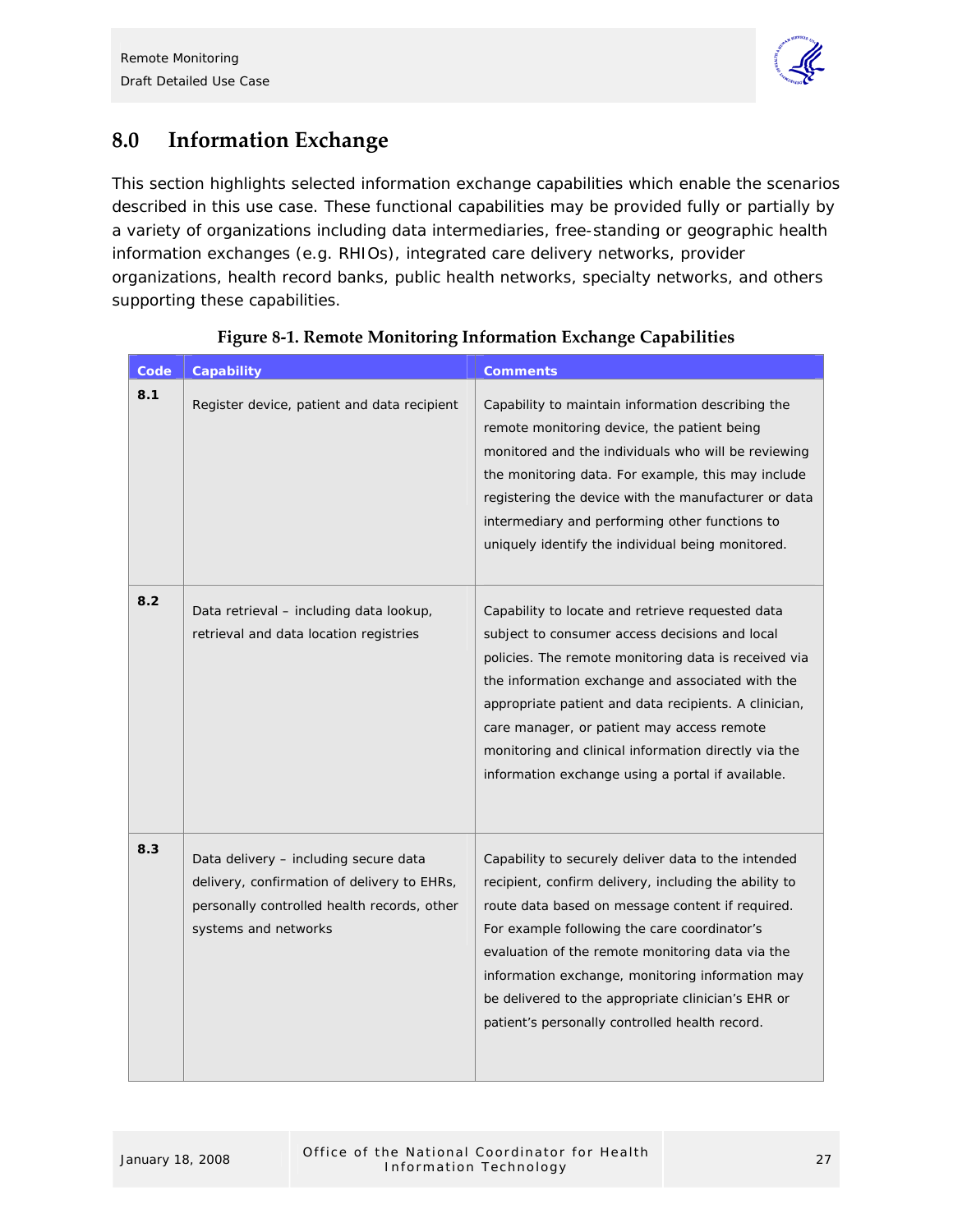

| Code | <b>Capability</b>     | <b>Comments</b>                                                                                                                                                                                                                                                                                                                                           |
|------|-----------------------|-----------------------------------------------------------------------------------------------------------------------------------------------------------------------------------------------------------------------------------------------------------------------------------------------------------------------------------------------------------|
| 8.4  | Subject-data matching | Capability to match available data to the appropriate<br>person during retrieval or routing. For example,<br>when the clinician requests additional clinical<br>information for a specific person, the systems<br>involved in the information exchange confirm that<br>the data available for retrieval match the person of<br>interest to the clinician. |

While not described in this section, other capabilities which support information exchange include data integrity and non-repudiation checking; subject and user identity arbitration with like identities during information exchanges; access logging and error handling for data access and exchange; consumer review of disclosure and access logs; and routing consumer requests to correct data.

**Device Data Intermediary:** These entities provide a direct device interface to obtain, store, and/or view measurement data collected from remote patient devices. In this role, they can be both a conduit for communicating information to EHRs and PHRs and a source of information that can be directly accessed by patients, family caregivers, care coordinators, and clinicians via an access-controlled user interface (e.g. web-based portal, etc.). This stakeholder group includes device manufacturers and other third party entities that have developed device interfaces and associated applications for this purpose.

**Health information exchange (HIE):** For the purpose of this use case, the functional capability to exchange health information between networks in order to exchange the health information of individuals or populations. These functional capabilities may be provided fully or partially by a variety of organizations including free-standing or geographic health information exchanges (e.g. RHIOs), integrated care delivery networks, provider organizations, health record banks, public health networks, specialty networks, and others supporting these capabilities.

**Specialty Network:** may provide all, or a portion of the capabilities needed to accomplish the activities involved in the exchange of health information. Specialty networks may focus on the exchange of specific types of health information, may focus on specific patient populations, may focus on the capabilities needed to support specific types of healthcare activities, or may perform a combination of information exchange activities and other services.

**Point-to-Point Exchange:** A direct link or communication connection with defined endpoints.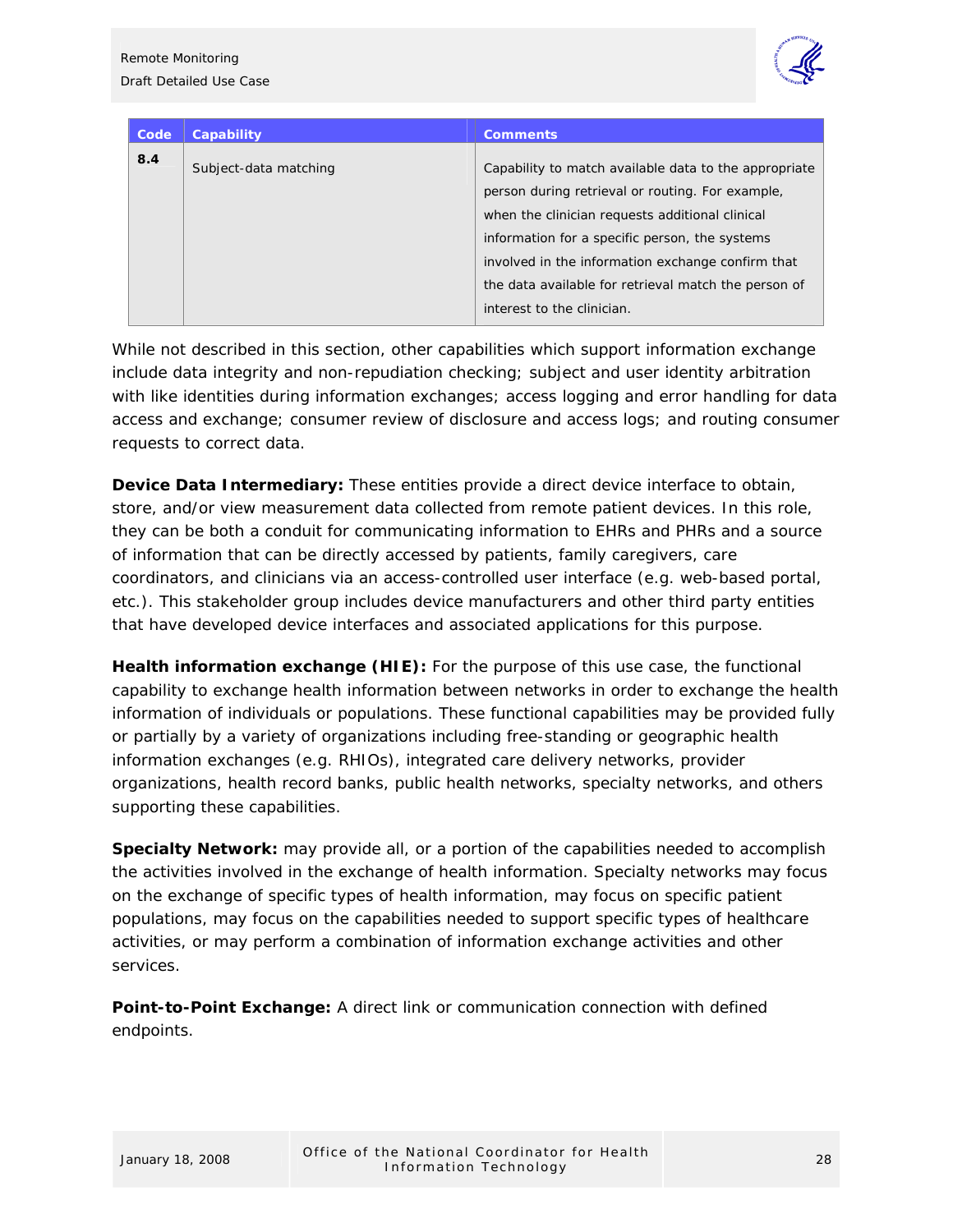

## <span id="page-31-0"></span>**9.0 Remote Monitoring Dataset Considerations**

To date, there is no established "data set" of elements associated with communication of remote monitoring information to EHRs and PHRs. Remote monitoring information communicated to EHRs and PHRs could include raw data, selections of raw data, alert information, and summary assessments.

For the purposes of addressing the scenarios in this use case, the following information categories may be considered:

- Identification/Remote Monitoring Registration Data
	- o Patient ID
	- o Provider ID
	- o Device ID (Device Type, Brand, Serial Number)
	- o Other Identifying Information Case Manager
	- o Other Identifying Information Device Manufacturer or Intermediary
- Physiological Measurement Data Types and Devices
	- o Blood Glucose
	- o Blood Pressure
	- o Brain Activity (Ambulatory EEG)
	- o Cholesterol
	- o Esophageal pH
	- o Heart Rate
	- o Heart Rhythm (AECG, Holter Monitor, Cardiac Implants)
	- o ICD Monitoring (Intercardiac Pressure, Intrathoracic Fluid, EGM Waveforms)
	- o Lung Function (FEV1, FVC, PEV)
	- o Oxygen Saturation
	- o Respiration Rhythm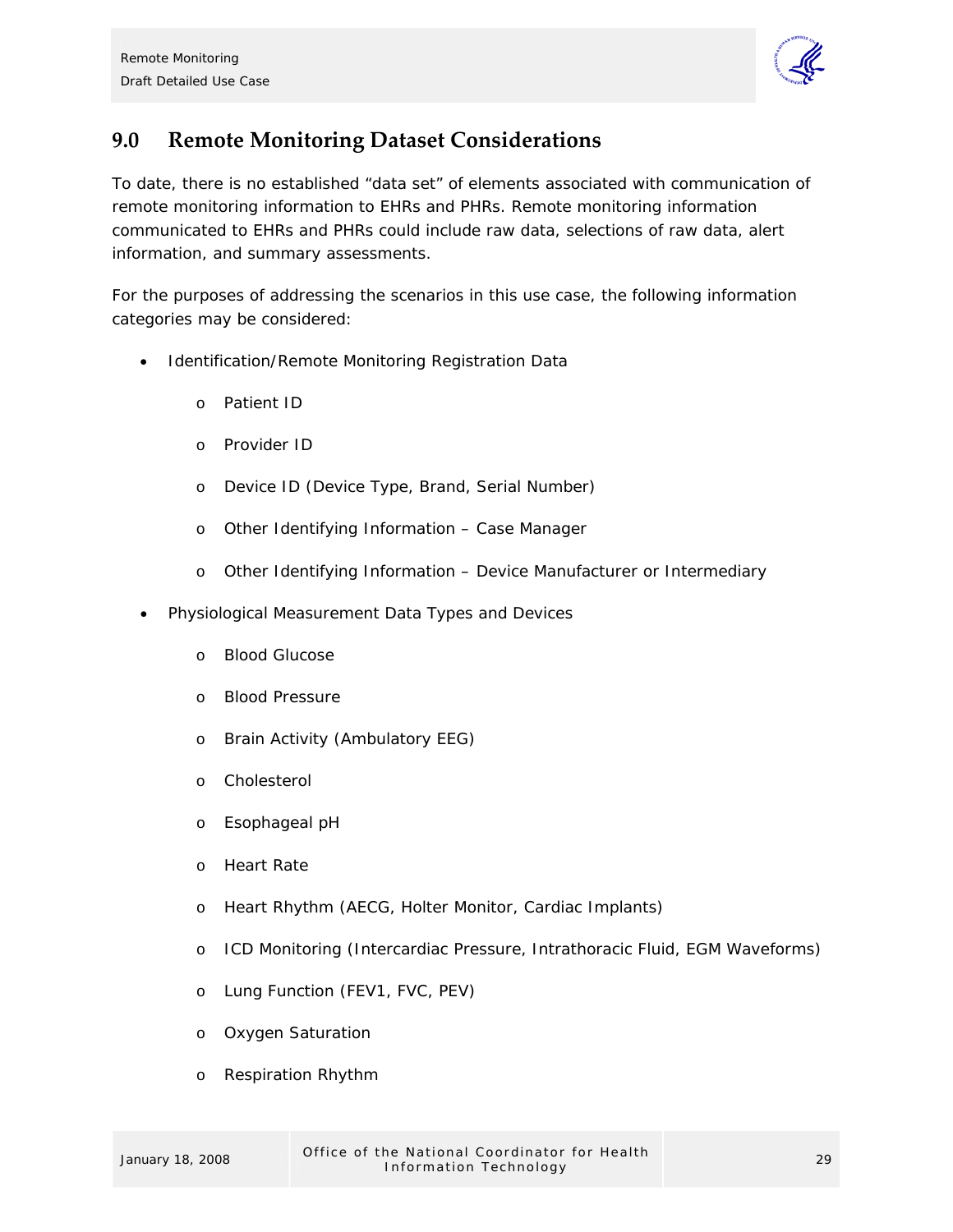

- o Temperature
- o Weight
- Medication Management and Administration Data and Device Types:
	- o Electronic Pillbox Patient Alerts and Medication Administration Tracking
	- o Medication Pumps Medication Administration
	- o Medication Infusion Devices Medication Administration
- Activities of Daily Living Data and Device Types:
	- o ADL Biosensors and Detection Devices
	- o Emergency Alerting, GPS
	- o Fall Detection
	- o Pedometer (Steps Moved)
	- o Sleep Actigraphy
- Measurement Metadata Device-Generated:
	- o Device Identification Information
	- o Patient Identification Data
	- o Date/Time of Measurement
	- o Data Source (Device-generated vs. Patient-entered)
	- o Measurement Characteristics (Raw vs. Summary Data)
	- o Measurement Scale/Units
	- o Device Calibration/Programming Data
	- o Error Details:
		- Device Malfunction
		- Device not Functioning within Specifications
		- User Error During Measurement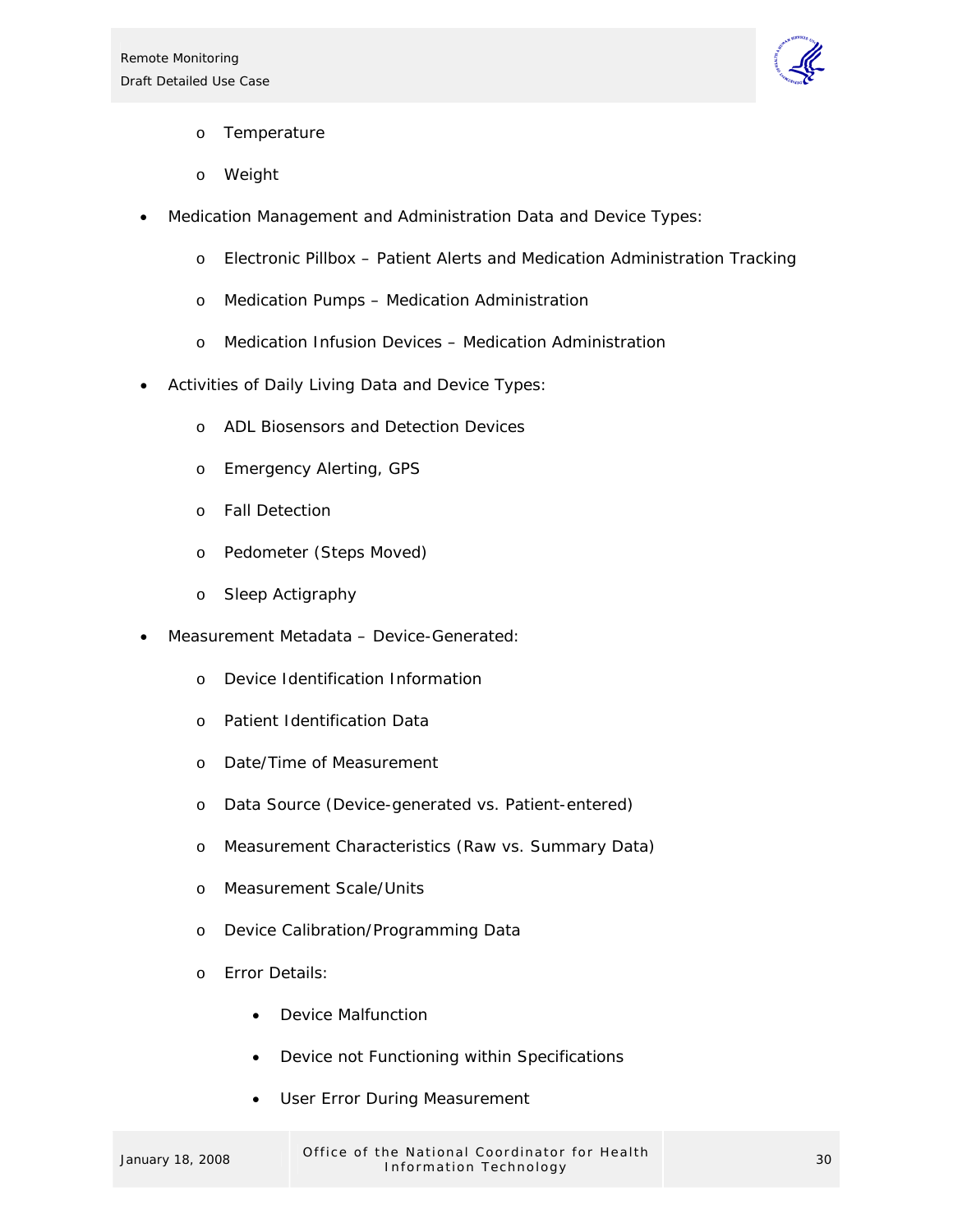

- Measurement Cancelled by Patient (Stopped measurement process or marked measurement as invalid)
- Patient-Entered Metadata:
	- o Measurement-Instance Specific Details (e.g., patient-entered accompanying the measurement such as stress level, position, etc.)
	- o Measurement Error Details
- EHR and PHR Alerts and Notices
	- o Normal Range
	- o Normal Range for Patient
	- o Alert (Low Value, High Value, Change in Trend)
- Care Coordinator Assessment Information
	- o Care Coordinator Reason for Referral/Summary (Care Coordinator Determines Clinician Attention Required)
	- o Care Management Program Notification (Patient Has Opted to Participate in Health Plan Care Management Program)
	- o Care Manager to Clinician Summary (Summary of Recommendations, Patient Status)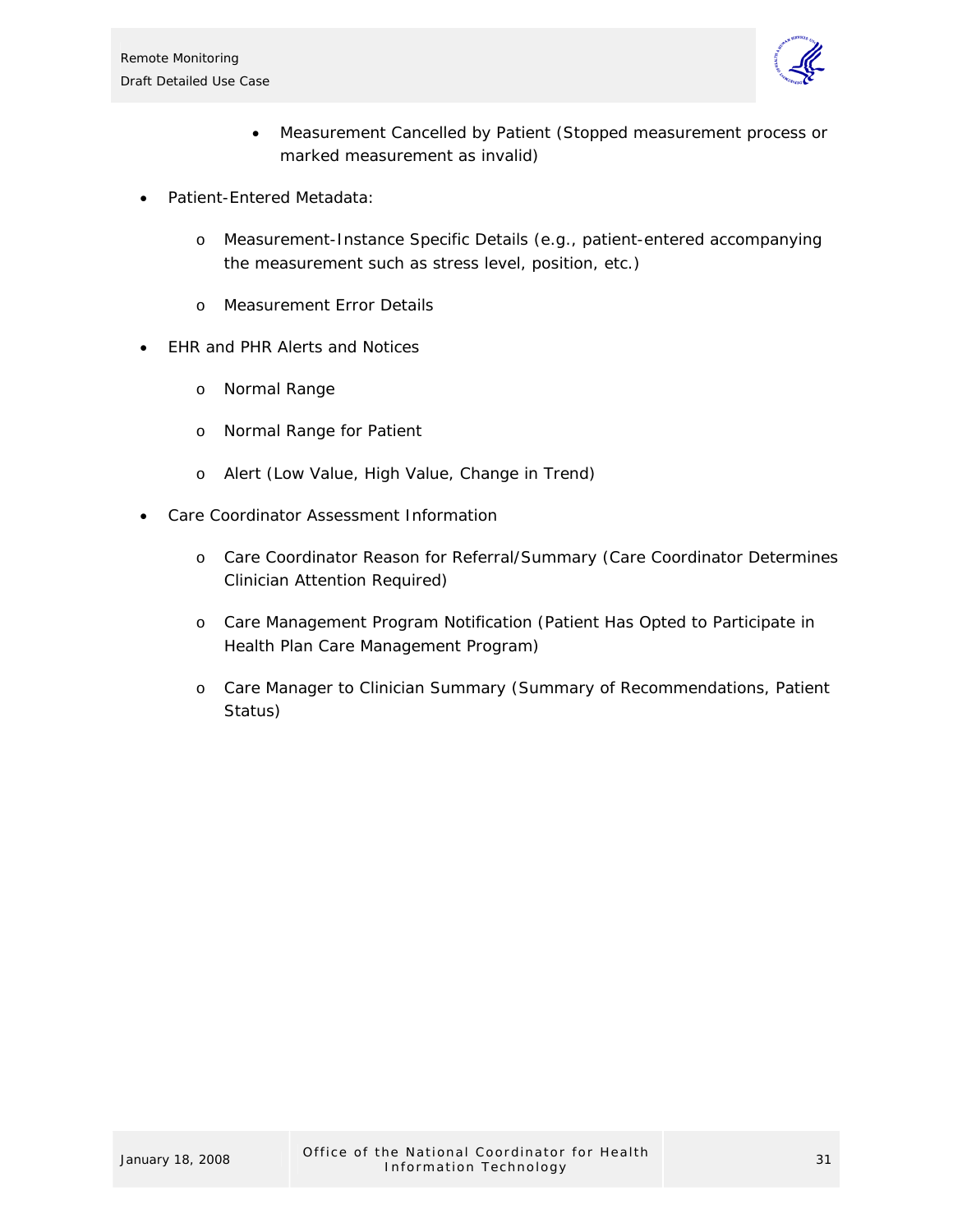

# <span id="page-34-0"></span>**Appendix A: Glossary**

These items are included to clarify the intent of this use case. They should not be interpreted as approved terms or definitions but considered as contextual descriptions.

**AHIC:** American Health Information Community; a federal advisory body chartered in 2005, serving to make recommendations to the Secretary of the U.S. Department of Health and Human Services regarding the development and adoption of health information technology.

**Care Coordinators:** People who support clinicians in the management of health and disease conditions. These can include case managers and others.

**Clinical Support Staff:** Individuals who support the workflow of clinicians.

**Clinicians:** Healthcare providers with patient care responsibilities, including physicians, advanced practice nurses, physician assistants, nurses, and other credentialed personnel involved in treating patients.

**CMS:** Centers for Medicare & Medicaid Services; a federal agency within the Department of Health and Human Services that administers Medicare, Medicaid and the State Children's Health Insurance Program.

**Consumers:** Members of the public that include patients as well as caregivers, patient advocates, surrogates, family members, and other parties who may be acting for, or in support of, a patient receiving healthcare services.

**Decision Support Tool Providers:** Organizations that provide tools to aid in the understanding and treatment of health and disease conditions. These tools encompass a wide range of capabilities that may be useful and available to patients, consumers, clinicians, and other health professionals.

**Department of Health and Human Services (HHS):** Department of Health and Human Services; the United States federal agency responsible for protecting the health of the nation and providing essential human services with the assistance of its operating divisions that include: Administration for Children and Families (ACF), Administration on Aging (AOA), Agency for Healthcare Research and Quality (AHRQ), Agency for Toxic Substances and Disease Registry (ATSDR), Centers for Disease Control and Prevention (CDC), Centers for Medicare & Medicaid Services (CMS), Food and Drug Administration (FDA), Health Resources and Services Administration (HRSA), Indian Health Services (IHS), National Institutes of Health (NIH), Program Support Center (PSC), and Substance Abuse and Mental Health Services Administration (SAMHSA).

**Device Data Intermediary Providers:** Organizations that provide a direct device interface to obtain, store, and/or view measurement data from remote devices.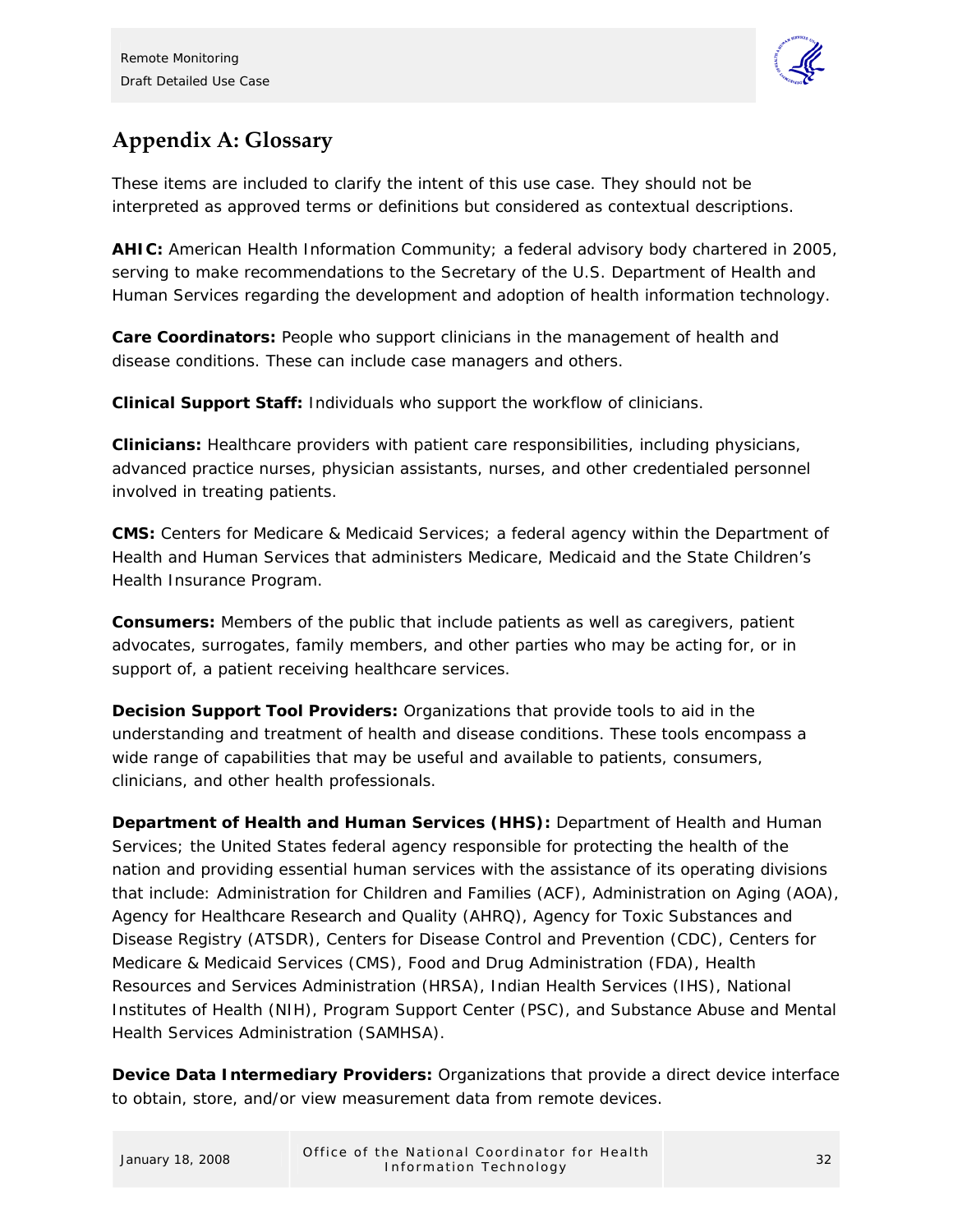

**Electronic Health Record (EHR):** The electronic health record is a longitudinal electronic record of patient health information generated in one or more encounters in any care delivery setting. This information may include patient demographics, progress notes, problems, medications, vital signs, past medical history, immunizations, laboratory information, and radiology reports.

**Electronic Health Record (EHR) Service Providers:** Organizations which assist in providing EHR capabilities to consumers. These capabilities may include providing services using information which is gathered/stored from a separate organization. Organizations that provide these capabilities may include: vendors, healthcare providers, health data banks, healthcare payors, etc.

**FDA:** Food and Drug Administration; a federal agency within the Department of Health and Human Services responsible for the safety regulation of foods, dietary supplements, vaccines, drugs, medical devices, veterinary products, biological medical products, blood products and cosmetics.

**Geographic Health Information Exchange (HIE)/Regional Health Information Organizations:** A multi-stakeholder entity, which may be a free-standing organization (i.e., hospital, healthcare system, partnership organization, etc.) that supports health information exchange and enables the movement of health-related data within state, local, territorial, or jurisdictional participant groups. Activities supporting health information exchanges may also be provided by entities that are separate from geographic health information exchanges/Regional Health Information Organizations including integrated delivery networks, health record banks, and others.

**Health Record Banks:** Entities/mechanisms for holding an individual's lifetime health records. This information may be personally controlled and may reside in various settings such as hospitals, doctor's offices, clinics, etc.

**Health Researchers:** Organizations or individuals who use health information to conduct research.

**Healthcare Entities:** Organizations that are engaged in or support the delivery of healthcare. These organizations could include hospitals, ambulatory clinics, long-term care facilities, community-based healthcare organizations, employers/occupational health programs, school health programs, dental clinics, psychology clinics, care delivery organizations, pharmacies, home health agencies, hospice care providers, and other healthcare facilities.

**Healthcare Payors:** Insurers, including health plans, self-insured employer plans, and third party administrators, providing healthcare benefits to enrolled members and reimbursing provider organizations. As part of this role, they provide information on eligibility and coverage for individual consumers, as well as claims-based information on